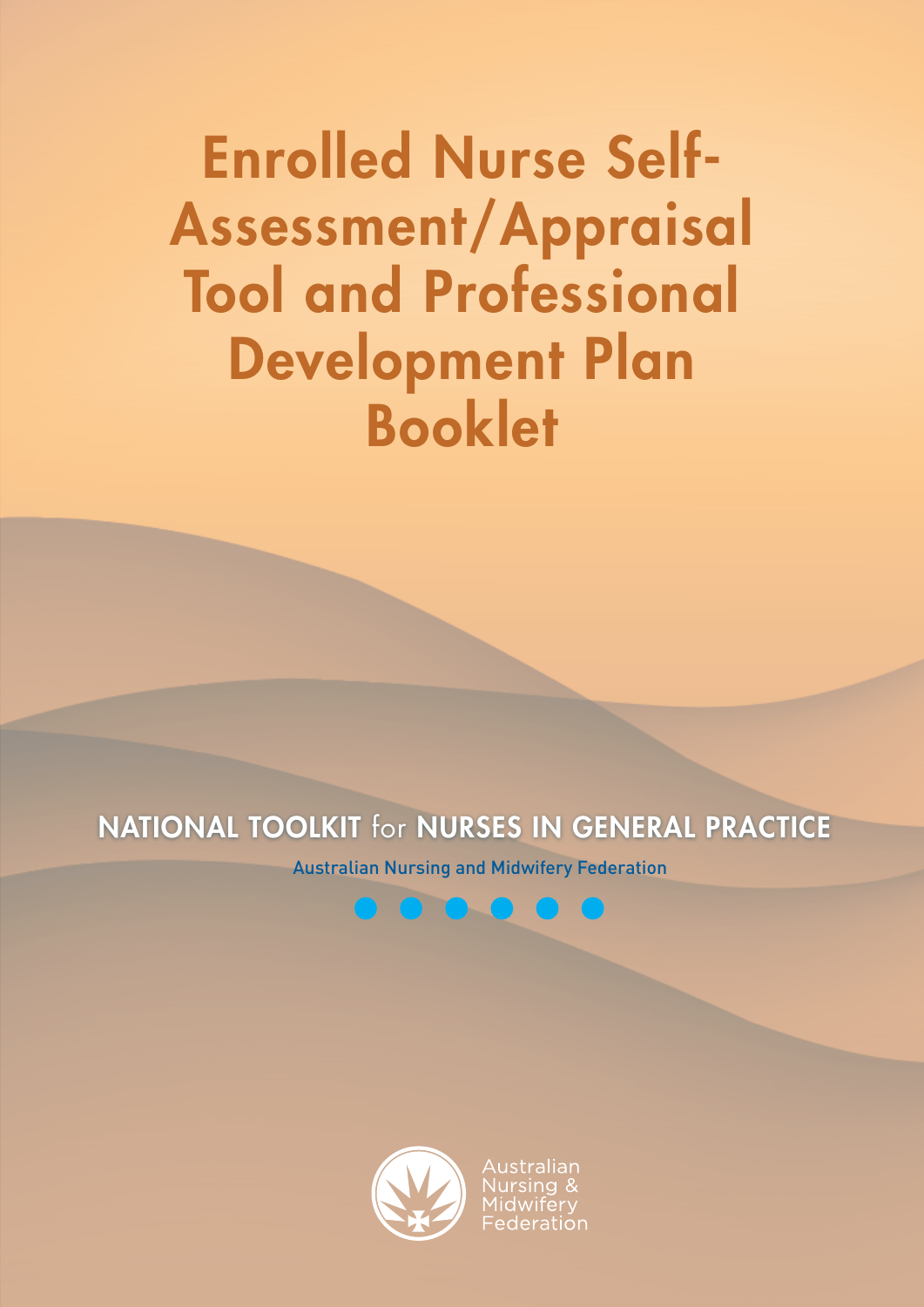# SECTION ONE: PROFESSIONAL DEVELOPMENT - Enrolled Nurse

This section will assist the enrolled nurse to use the ANMF National practice standards for nurses in general practice to plan, undertake, and evaluate, their own professional development. Undertaking CPD not only defines a professional but is also a mandatory requirement of the NMBA for all nurses and midwives regulated under the Health Practitioner Regulation National Law Act (2009). A nurse may be audited to show evidence of CPD.

When using this document it should be remembered that the ANMF National practice standards for nurses in general practice are to be used in conjunction with the NMBA Standards for practice: Enrolled nurses.

### Section one - Part A: Self-assessment/appraisal tool

The self-assessment/appraisal tool in this section of the Toolkit (pages 49-72) can be used as a self-assessment tool for the enrolled nurse to reflect on their professional practice OR it can be used as a self-assessment and appraisal tool, as required.

It is important to note that a registered nurse is the only person who can complete an appraisal of the nursing practice of an enrolled nurse.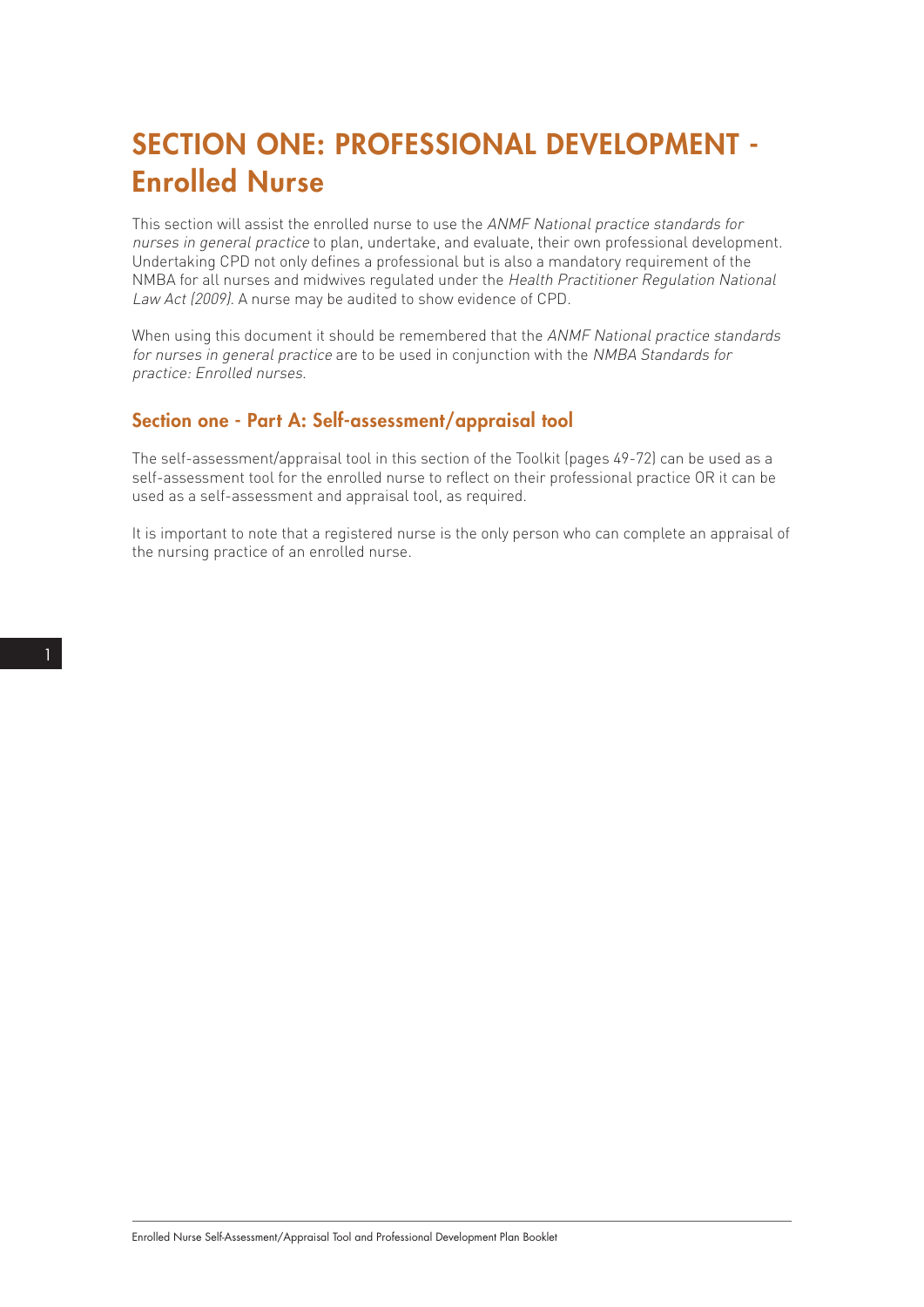| NURSE SELF-ASSESSMENT/APPRAISAL TOOL |  |
|--------------------------------------|--|
| —<br>01                              |  |

Name:……………………………………………………………………………… Date:…………………….

|                                                                                                                                                                        |                 |                                |                                    | <b>Dale : </b>                  |                 |
|------------------------------------------------------------------------------------------------------------------------------------------------------------------------|-----------------|--------------------------------|------------------------------------|---------------------------------|-----------------|
| Standards                                                                                                                                                              | Standard<br>met | not yet met<br><b>Standard</b> | development<br>required<br>Further | $\frac{\mathsf{N}}{\mathsf{N}}$ | <b>Comments</b> |
| Demonstrates an understanding of primary health care<br>principles and nursing in general practice.<br>Standard                                                        |                 |                                |                                    |                                 |                 |
| $\subseteq$<br>1.1 Articulates the differences between nursing care<br>general practice and other health settings.                                                     |                 |                                |                                    |                                 |                 |
| 1.2 Practises in a manner consistent with the principles<br>of primary health care.                                                                                    |                 |                                |                                    |                                 |                 |
| $\overline{\circ}$<br>1.3 Recognises the impact of the social determinants<br>health on consumers.                                                                     |                 |                                |                                    |                                 |                 |
| 1.4 Articulates the various roles and responsibilities<br>supervision requirements and the EN scope of<br>of the general practice team, in particular, EN<br>practice. |                 |                                |                                    |                                 |                 |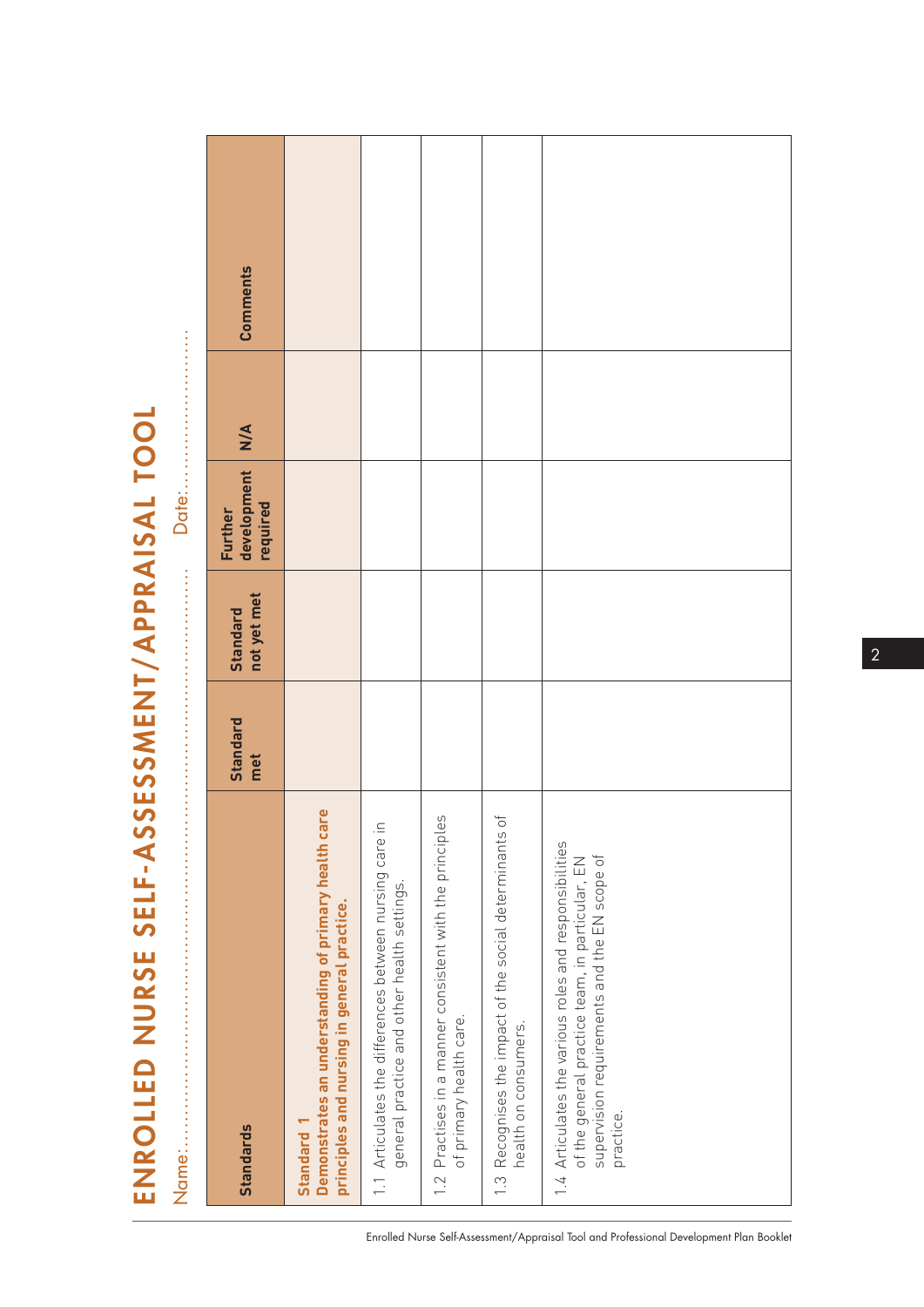| <b>Standards</b>                                                                                                                                              | <b>Standard</b><br>met | not yet met<br><b>Standard</b> | development<br>required<br>Further | $\frac{4}{5}$ | Comments |
|---------------------------------------------------------------------------------------------------------------------------------------------------------------|------------------------|--------------------------------|------------------------------------|---------------|----------|
| and general practice standards, guidelines, regulations<br>Provides nursing care consistent with current nursing<br>and legislation.<br>Standard <sub>2</sub> |                        |                                |                                    |               |          |
| 2.1 Identifies current NMBA EN standards for practice.                                                                                                        |                        |                                |                                    |               |          |
| 2.2 Practises within individual scope of practice.                                                                                                            |                        |                                |                                    |               |          |
| 2.3 Undertakes delegated clinical tasks under the<br>supervision of an RN.                                                                                    |                        |                                |                                    |               |          |
| with<br>2.4 Seeks advice from the supervising RN when faced<br>situations outside of their scope of practice.                                                 |                        |                                |                                    |               |          |
| 2.5 Uses general practice specific standards to guide<br>nursing practice.                                                                                    |                        |                                |                                    |               |          |
| $\overline{\circ}$<br>when providing nursing care within the EN scope<br>2.6 Applies evidence-based guidelines and policies<br>practice.                      |                        |                                |                                    |               |          |
| 2.7 Understands and uses relevant Commonwealth, State<br>or Territory legislation to inform nursing practice.                                                 |                        |                                |                                    |               |          |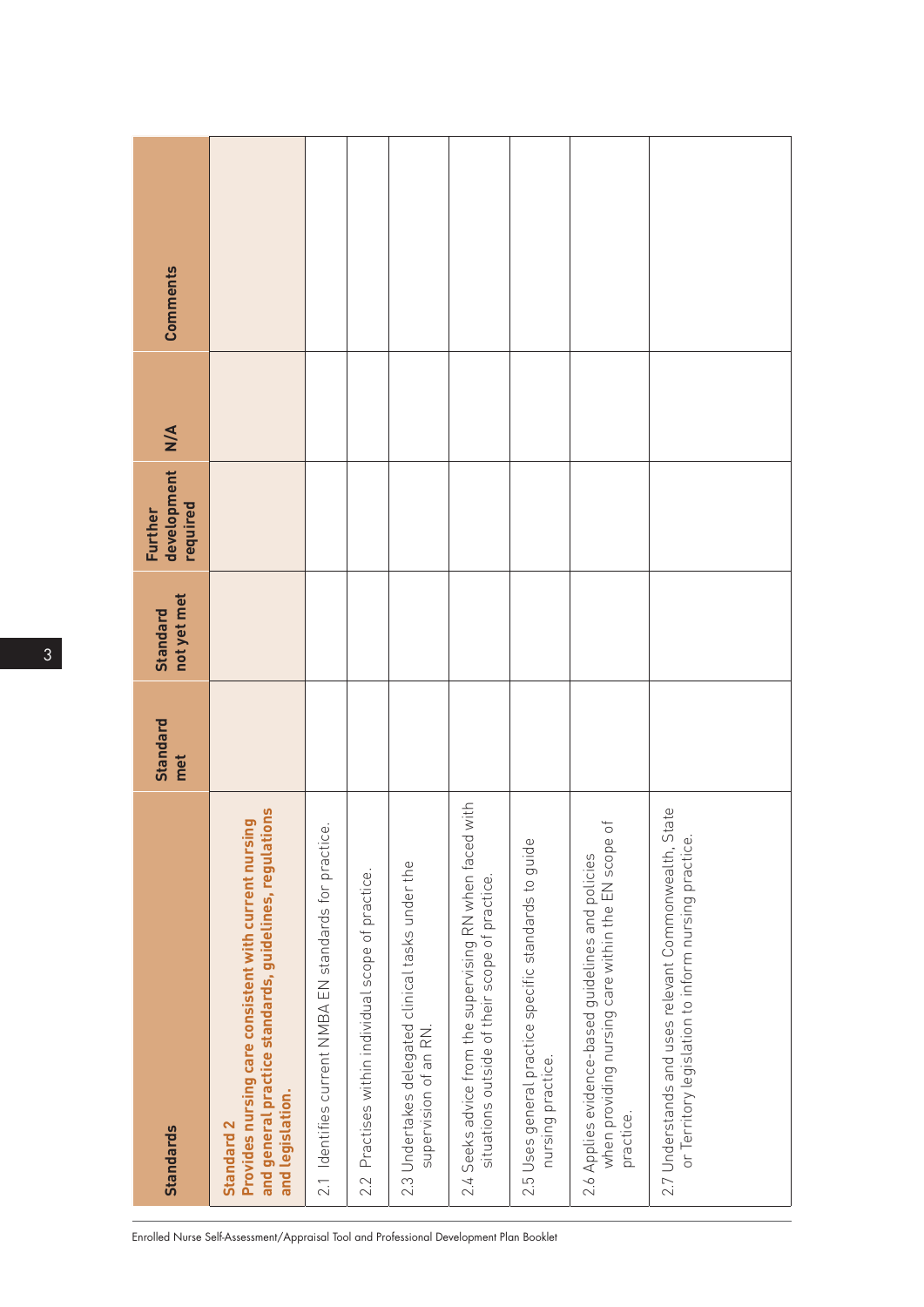| <b>Standards</b>                                                                                                                                             | <b>Standard</b><br>met | not yet met<br><b>Standard</b> | development<br>required<br>Further | $\frac{4}{5}$ | Comments |
|--------------------------------------------------------------------------------------------------------------------------------------------------------------|------------------------|--------------------------------|------------------------------------|---------------|----------|
| Actively builds and maintains professional relationships<br>with other nurses and regularly engages in professional<br>development activities.<br>Standard 3 |                        |                                |                                    |               |          |
| nurses in general practice, including networking and<br>3.1 Maintains professional relationships with other<br>mentoring relationships.                      |                        |                                |                                    |               |          |
| 3.2 Maintains relevant professional nursing and/or general<br>practice memberships                                                                           |                        |                                |                                    |               |          |
| $\overline{a}$<br>3.3 Participates in regular clinical performance apprai<br>with the supervising RN.                                                        |                        |                                |                                    |               |          |
| 3.4 Discusses and plans continuing professional<br>development with the supervising RN.                                                                      |                        |                                |                                    |               |          |
| 3.5 Actively participates in professional development<br>activities relevant to nursing in general practice.                                                 |                        |                                |                                    |               |          |
|                                                                                                                                                              |                        |                                |                                    |               |          |
| Advocates for the role of nursing in general practice.<br>Standard 4                                                                                         |                        |                                |                                    |               |          |
| 4.1 Promotes the nursing and EN role in general practice<br>to the nursing profession, other health professionals,<br>consumers and other relevant groups.   |                        |                                |                                    |               |          |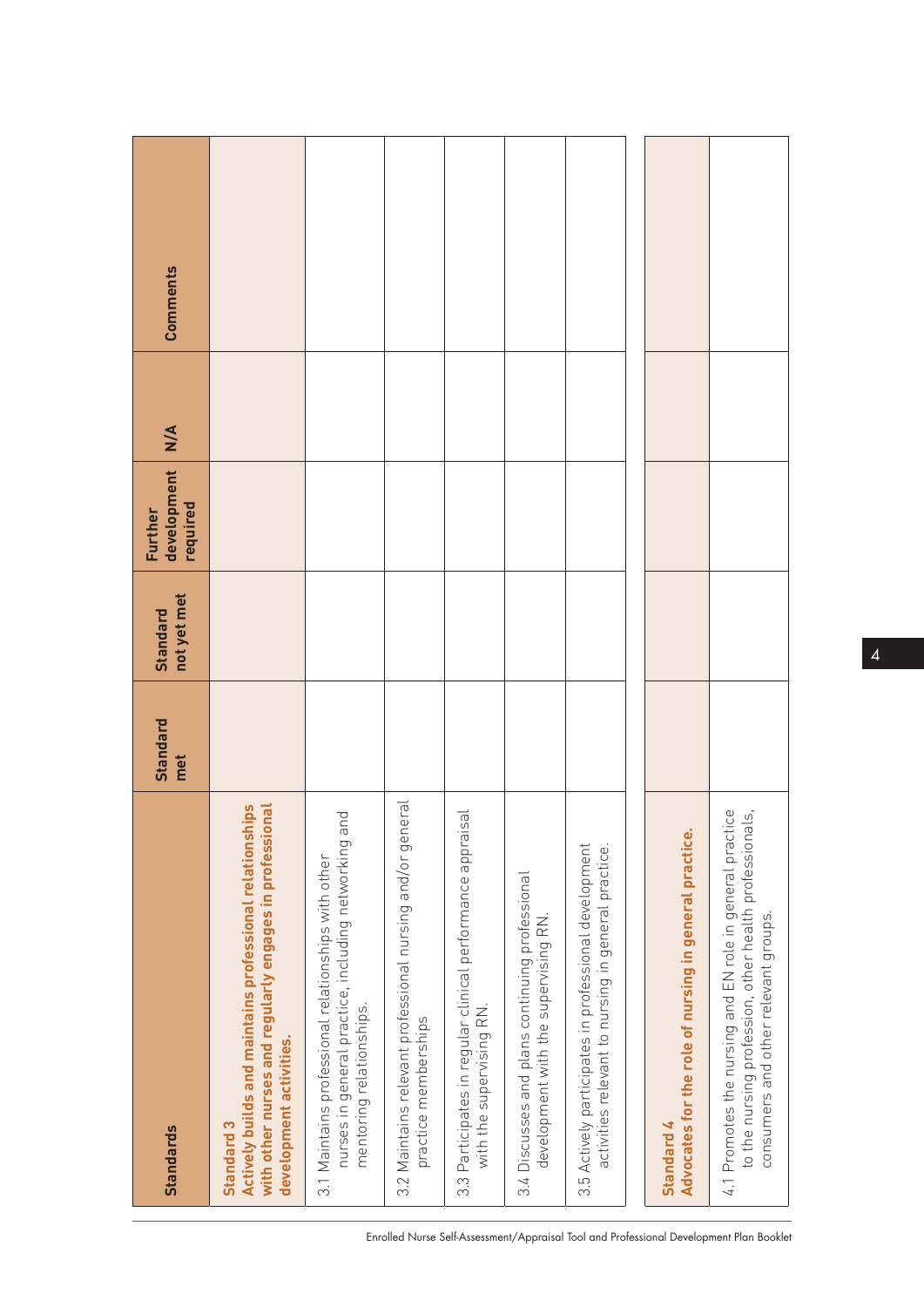| <b>Standards</b>                                                                                                                            | <b>Standard</b><br>met | not yet met<br><b>Standard</b> | development<br>required<br><b>Further</b> | M | Comments |
|---------------------------------------------------------------------------------------------------------------------------------------------|------------------------|--------------------------------|-------------------------------------------|---|----------|
| Demonstrates nursing leadership.<br>Standard 5                                                                                              |                        |                                |                                           |   |          |
| 5.1 Provides collegial support to other ENs.                                                                                                |                        |                                |                                           |   |          |
| 5.2 Assists in the orientation of staff new to the General<br>Practice.                                                                     |                        |                                |                                           |   |          |
| 5.3 Takes responsibility for delegated tasks.                                                                                               |                        |                                |                                           |   |          |
| 5.4 Considers own wellbeing and fitness to practice.                                                                                        |                        |                                |                                           |   |          |
|                                                                                                                                             |                        |                                |                                           |   |          |
| Demonstrates the knowledge and skills to provide safe,<br>effective and evidence-based nursing care.<br>Standard 6                          |                        |                                |                                           |   |          |
| 6.1 Identifies the role of evidence in the provision of quality<br>nursing care.                                                            |                        |                                |                                           |   |          |
| 6.2 Articulates a knowledge base appropriate to support<br>the provision of evidence-based nursing care within<br>the EN scope of practice. |                        |                                |                                           |   |          |
| undertake delegated clinical care within the EN scope<br>6.3 Applies appropriate clinical skills and reasoning to<br>of practice.           |                        |                                |                                           |   |          |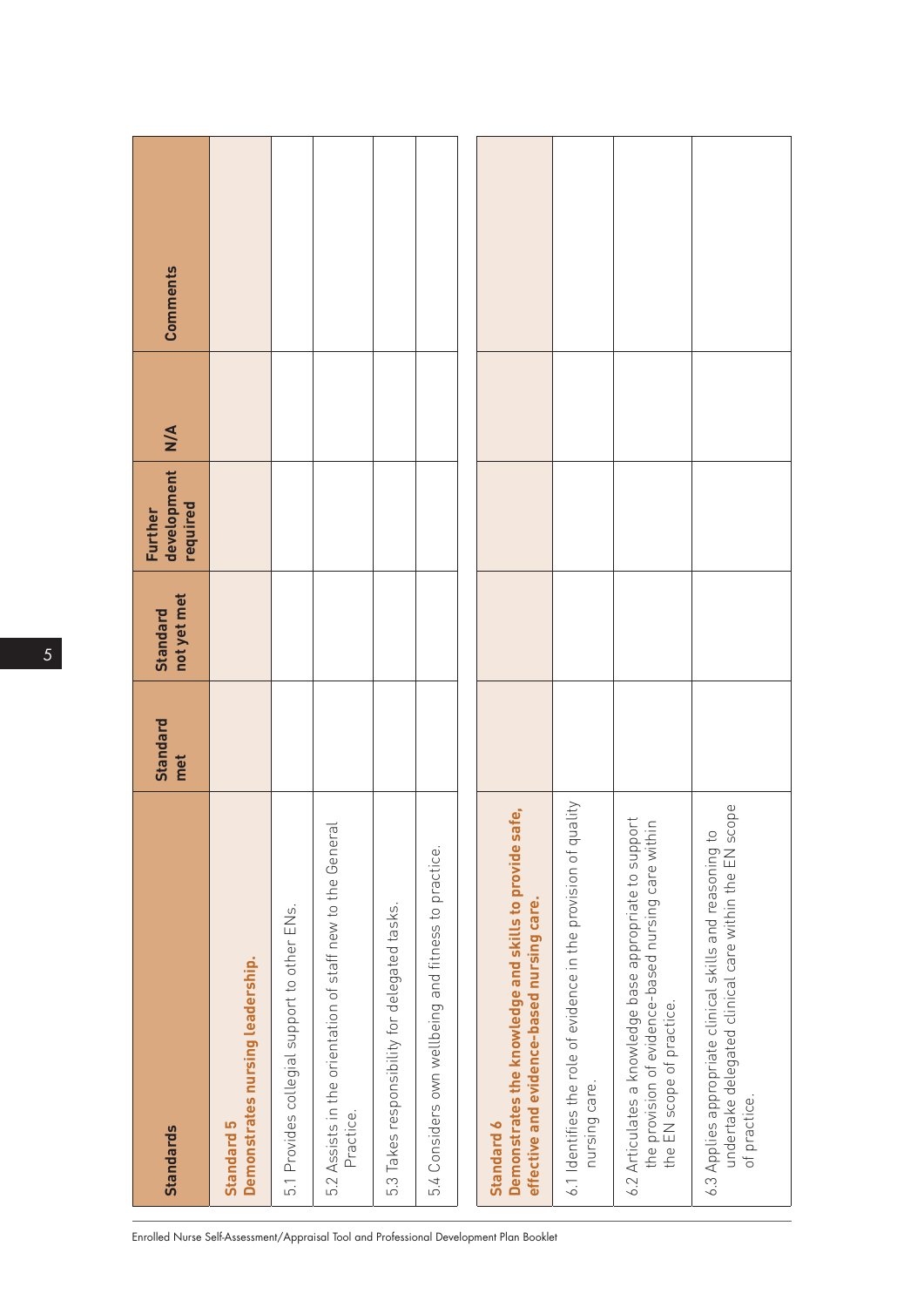| <b>Standards</b>                                                                                                                                 | <b>Standard</b><br>met | not yet met<br><b>Standard</b> | development<br>required<br>Further | $M\cong$ | Comments |
|--------------------------------------------------------------------------------------------------------------------------------------------------|------------------------|--------------------------------|------------------------------------|----------|----------|
| evidence-based practice in consultation with the RN.<br>6.4 Provides nursing care consistent with current                                        |                        |                                |                                    |          |          |
| 6.5 Recognises when clinical care is outside their scope of<br>$\mathop \Xi \limits_\infty$<br>practice and seeks the support of the supervising |                        |                                |                                    |          |          |
| Undertakes nursing assessment and plans ongoing<br>Standard 7<br>care.                                                                           |                        |                                |                                    |          |          |
| $\overline{C}$<br>7.1 Assists the RN to undertake nursing assessments<br>consumers.                                                              |                        |                                |                                    |          |          |
| 7.2 Demonstrates proficiency in a range of data gathering<br>techniques and nursing assessment skills within the<br>EN scope of practice.        |                        |                                |                                    |          |          |
| 7.3 Appropriately and accurately records data gathered<br>in a timely manner to contribute to the nursing<br>assessment.                         |                        |                                |                                    |          |          |
| 7.4 Safely undertakes triage of consumers based on<br>standardised protocols.                                                                    |                        |                                |                                    |          |          |
| delegated by the RN, in conjunction with the general<br>7.5 Provides appropriate referrals and follow-up as<br>practice team.                    |                        |                                |                                    |          |          |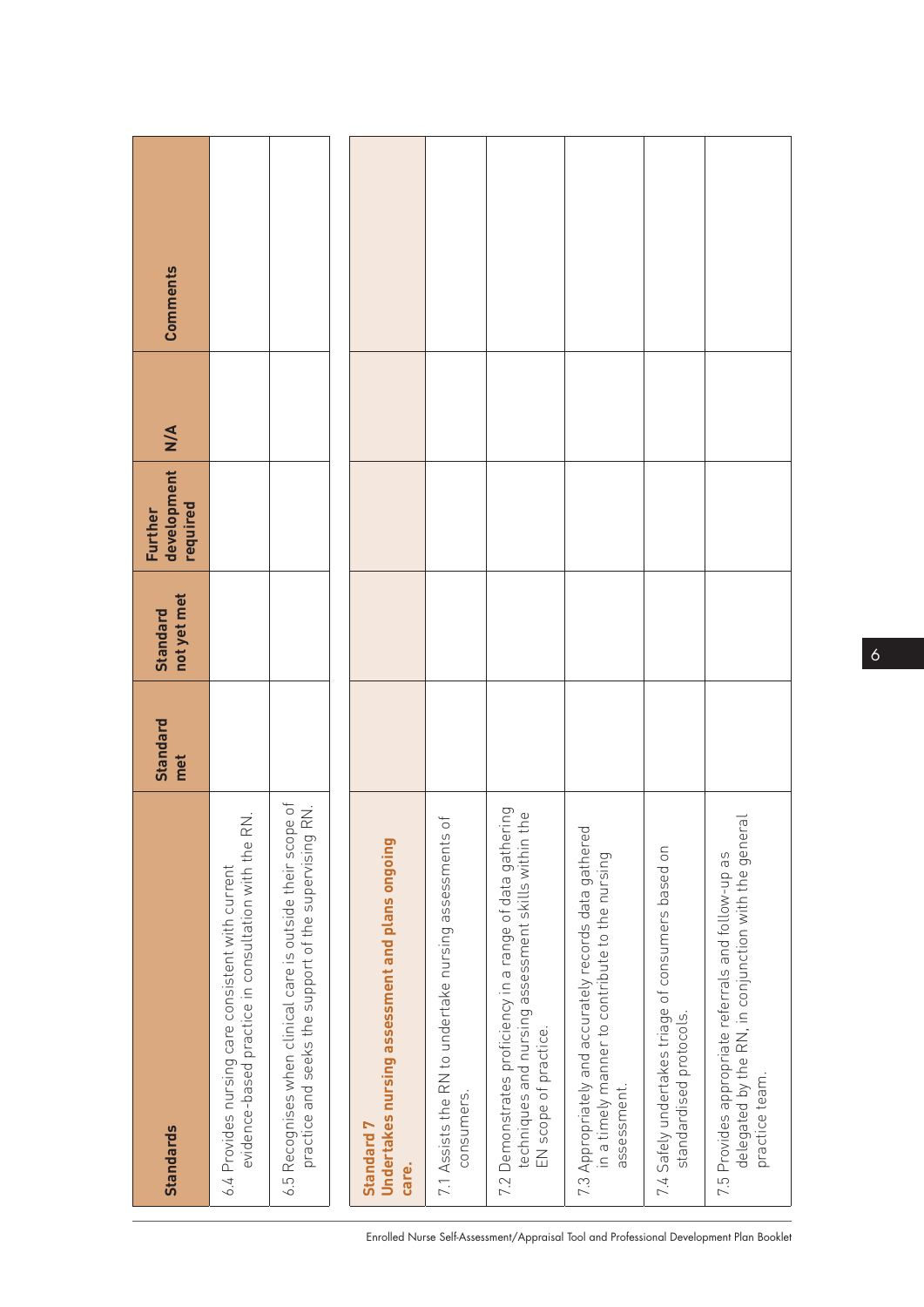| <b>Standards</b>                                                                                                                                 | Standard<br>met | not yet met<br><b>Standard</b> | development<br>required<br>Further | $\frac{4}{5}$ | Comments |
|--------------------------------------------------------------------------------------------------------------------------------------------------|-----------------|--------------------------------|------------------------------------|---------------|----------|
| pd<br>7.6 Recognises when clinical intervention is required are<br>communicates this to the RN.                                                  |                 |                                |                                    |               |          |
| 7.7 Provides appropriate handover to other clinical staff as<br>directed by the RN                                                               |                 |                                |                                    |               |          |
| promotion and preventive care relevant to the Practice<br>Effectively implements evidence-based health<br>community.<br>Standard 8               |                 |                                |                                    |               |          |
| 8.1 Recognises the importance of evidence- based health<br>promotion and preventive care in general practice<br>within the EN scope of practice. |                 |                                |                                    |               |          |
| 8.2 Identifies the health promotion and preventive care<br>needs of the Practice population.                                                     |                 |                                |                                    |               |          |
| preventive care within the EN scope of practice<br>8.3 Provides evidence-based health promotion and                                              |                 |                                |                                    |               |          |
| and preventive care activities, including nurse clinics.<br>8.4 Assists the RN to provide delegated health promotion                             |                 |                                |                                    |               |          |
| 8.5 Undertakes opportunistic health screening activities<br>as delegated by the RN.                                                              |                 |                                |                                    |               |          |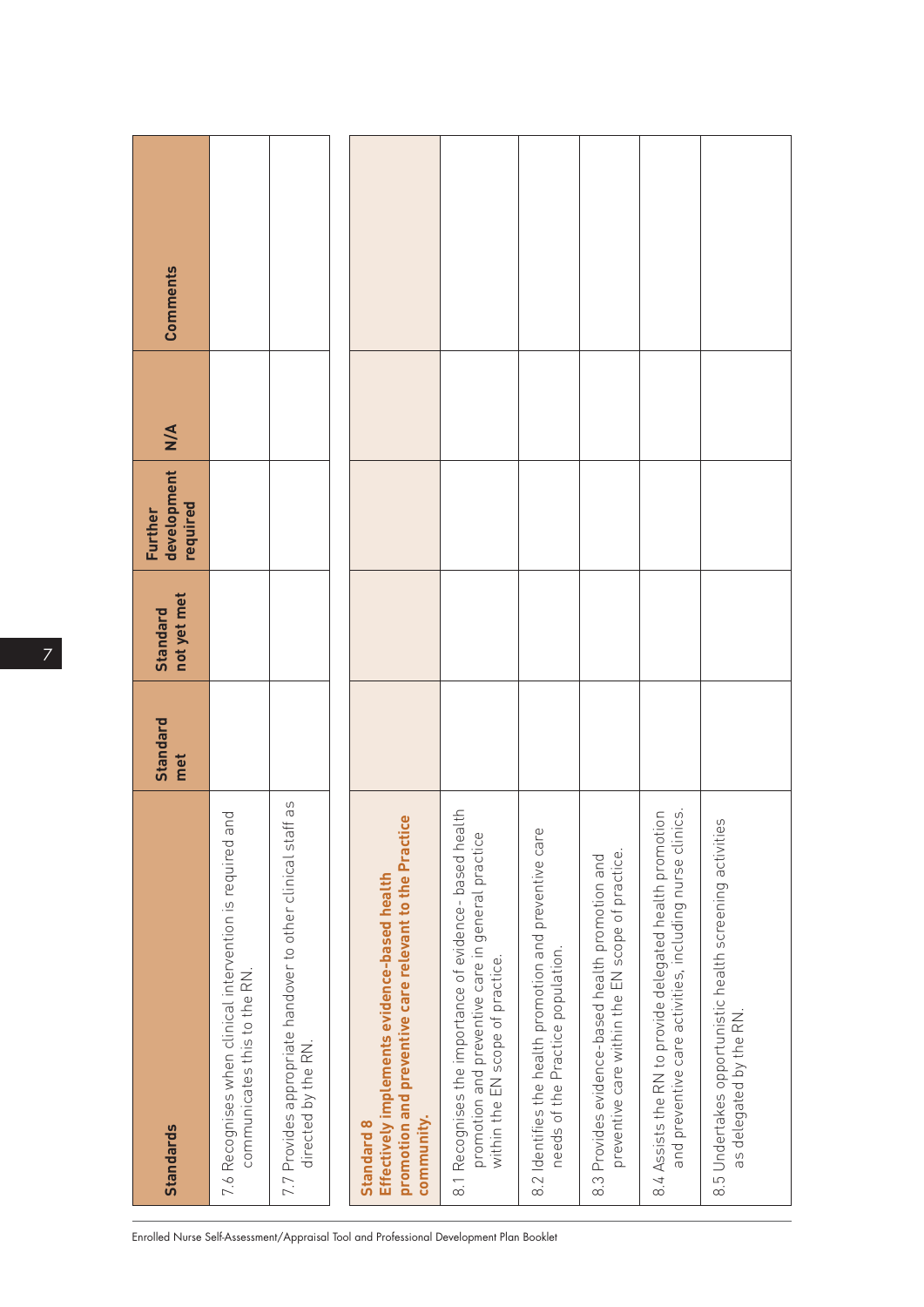| <b>Standards</b>                                                                                                                                                                                                                                                                                 | Standard<br>met | not yet met<br><b>Standard</b> | development<br>required<br>Further | $\frac{4}{5}$ | Comments |
|--------------------------------------------------------------------------------------------------------------------------------------------------------------------------------------------------------------------------------------------------------------------------------------------------|-----------------|--------------------------------|------------------------------------|---------------|----------|
| Empowers and advocates for consumers.<br>Standard 9                                                                                                                                                                                                                                              |                 |                                |                                    |               |          |
| 9.1 Advocates for individual consumers within the EN<br>scope of practice.                                                                                                                                                                                                                       |                 |                                |                                    |               |          |
| 9.2 Provides support to encourage consumers to be active<br>participants in their own health care.                                                                                                                                                                                               |                 |                                |                                    |               |          |
| consumers' circumstances, needs and values.<br>9.3 Practises in a way that recognises individual                                                                                                                                                                                                 |                 |                                |                                    |               |          |
|                                                                                                                                                                                                                                                                                                  |                 |                                |                                    |               |          |
| facilitates a safe, respectful and inclusive environment.<br>Understands diversity in the Practice community and<br>Standard 10                                                                                                                                                                  |                 |                                |                                    |               |          |
| sexual orientation, gender identity, socio-economic<br>status, physical or mental capacity, values or beliefs<br>$\overline{\mathrm{o}}$<br>their native language, cultural/ethnic background,<br>10.1 Demonstrates respect for consumers regardless<br>in the delivery of primary nursing care. |                 |                                |                                    |               |          |
| 10.2 Provides nursing care in a respectful and culturally<br>safe manner for Aboriginal and Torres Strait Islander<br>peoples.                                                                                                                                                                   |                 |                                |                                    |               |          |

8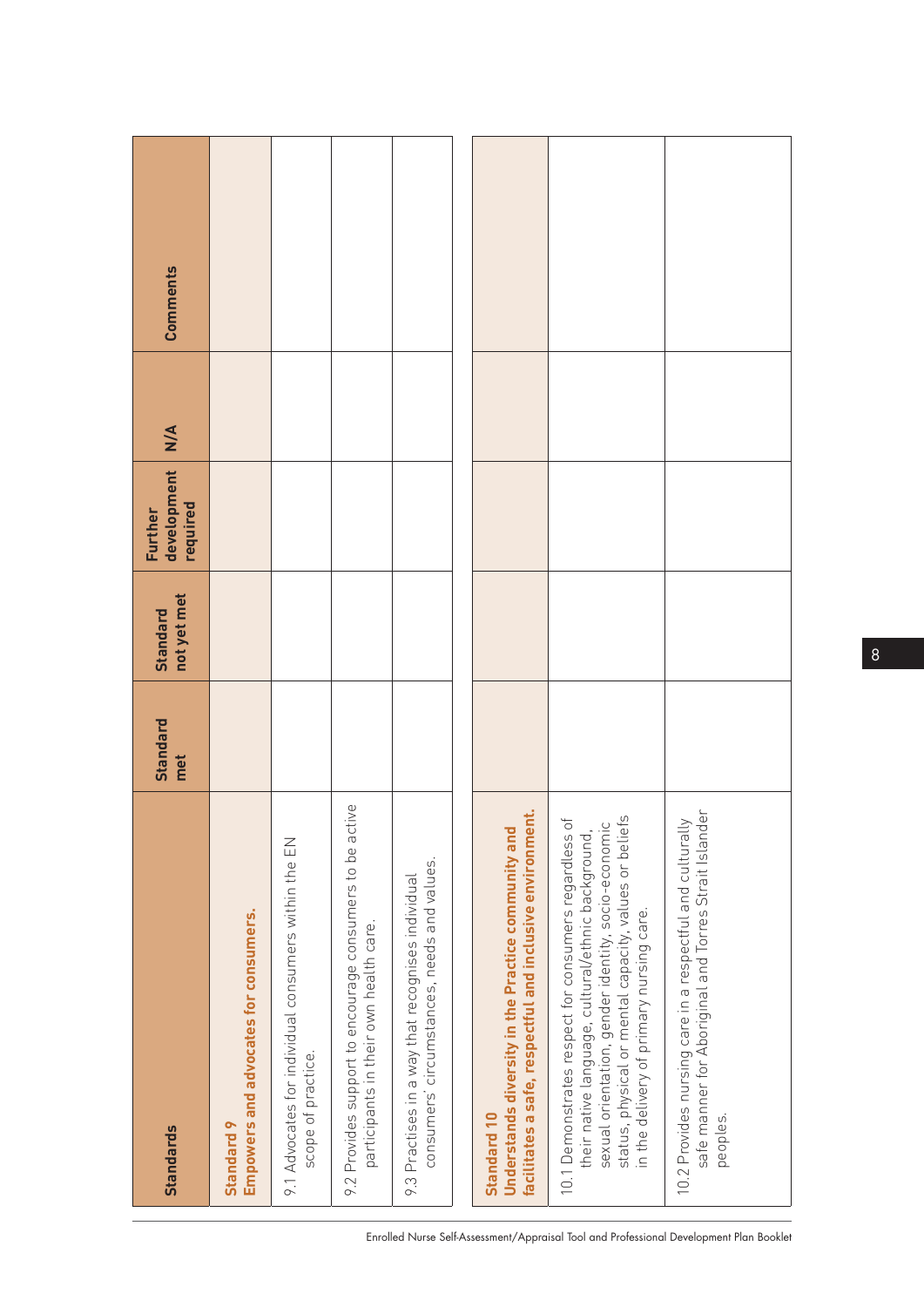| <b>Standards</b>                                                                                                                        | <b>Standard</b><br>met | not yet met<br><b>Standard</b> | development<br>required<br>Further | $\frac{4}{5}$ | Comments |
|-----------------------------------------------------------------------------------------------------------------------------------------|------------------------|--------------------------------|------------------------------------|---------------|----------|
| 10.3 Recognises and respects the impact of diversity on<br>consumers accessing primary care services.                                   |                        |                                |                                    |               |          |
| adapts nursing practice to provide sensitive primary<br>10.4 Identifies the needs of individual consumers and<br>care nursing services. |                        |                                |                                    |               |          |
| 10.5 Assists the RN to implement programs for diverse<br>groups within the Practice community.                                          |                        |                                |                                    |               |          |
|                                                                                                                                         |                        |                                |                                    |               |          |
| Effectively delivers evidence-based health information<br>to improve health literacy and promote self-<br>management.<br>Standard 11    |                        |                                |                                    |               |          |
| 11.1 Provides relevant evidence-based health information<br>to consumers in consultation with the RN.                                   |                        |                                |                                    |               |          |
| 11.2 Uses appropriate communication skills to deliver<br>health information to individual consumers.                                    |                        |                                |                                    |               |          |
| 11.3 Demonstrates an understanding of the concept of<br>health literacy.                                                                |                        |                                |                                    |               |          |
| 11.4 Demonstrates an understanding of the concept of<br>self-management.                                                                |                        |                                |                                    |               |          |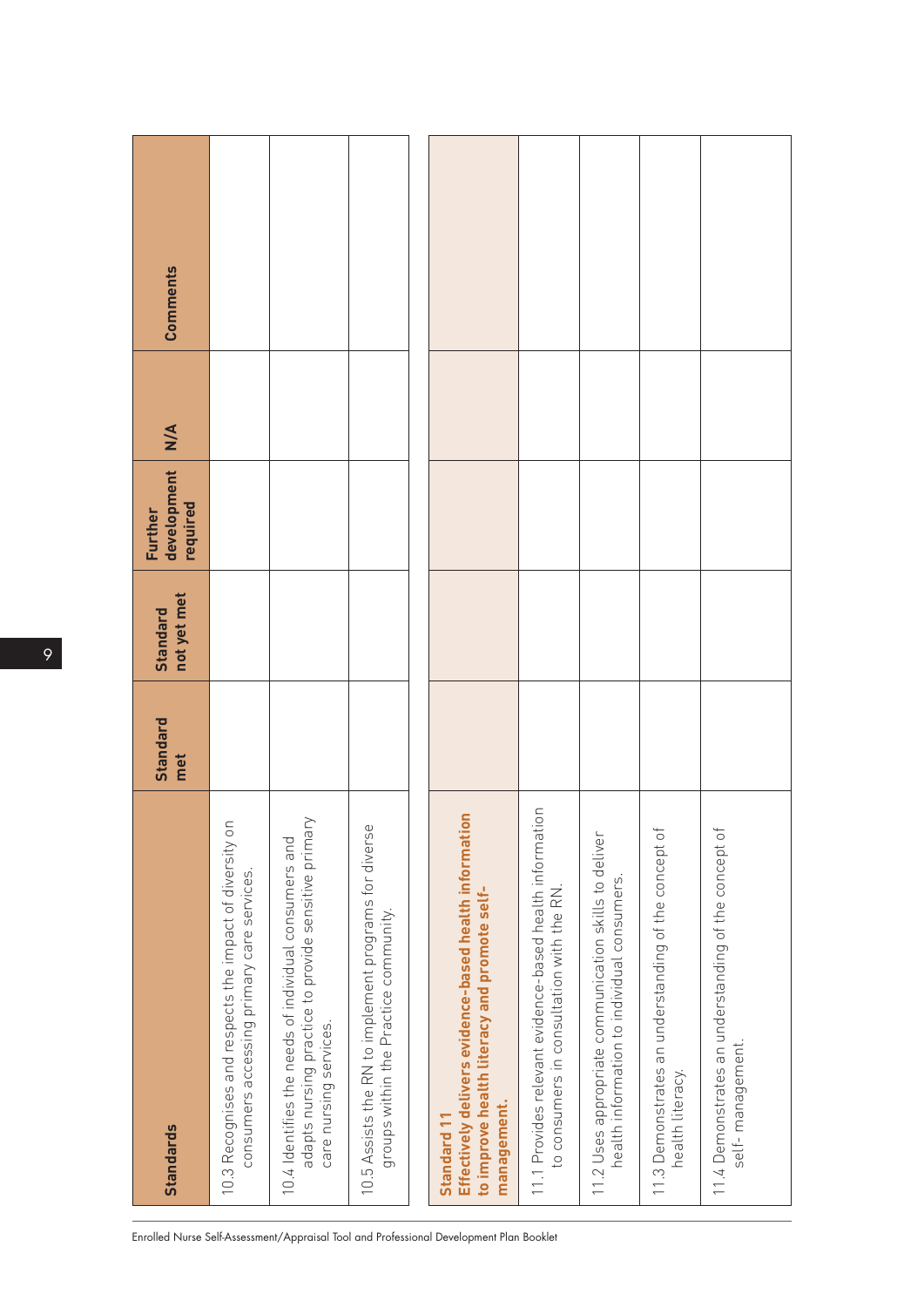| <b>Standards</b>                                                                                                                                                          | Standard<br>met | not yet met<br><b>Standard</b> | development<br>required<br>Further | $\frac{4}{5}$ | Comments |
|---------------------------------------------------------------------------------------------------------------------------------------------------------------------------|-----------------|--------------------------------|------------------------------------|---------------|----------|
| Evaluates the quality and effectiveness of nursing care.<br>Standard 12                                                                                                   |                 |                                |                                    |               |          |
| 12.1 Regularly undertakes reflection on the quality of their<br>individual clinical practice.                                                                             |                 |                                |                                    |               |          |
| actual risk, near misses or safety breaches related to<br>12.2 Identifies, reports and documents potential or<br>nursing care, to the supervising RN.                     |                 |                                |                                    |               |          |
| 12.3 Participates in regular discussions with supervising<br>RN/s about the quality of nursing care in the Practice                                                       |                 |                                |                                    |               |          |
| 12.4 Supports activities to evaluate the quality and<br>effectiveness of nursing care.                                                                                    |                 |                                |                                    |               |          |
|                                                                                                                                                                           |                 |                                |                                    |               |          |
| technology, clinical software and decision support tools<br>Demonstrates proficiency in the use of information<br>to underpin health care delivery.<br><b>Standard 13</b> |                 |                                |                                    |               |          |
| 13.1 Understands the importance of accuracy in entering<br>computerised data.                                                                                             |                 |                                |                                    |               |          |
| gathered during episodes of care using relevant IT<br>13.2 Accurately and appropriately documents data<br>systems.                                                        |                 |                                |                                    |               |          |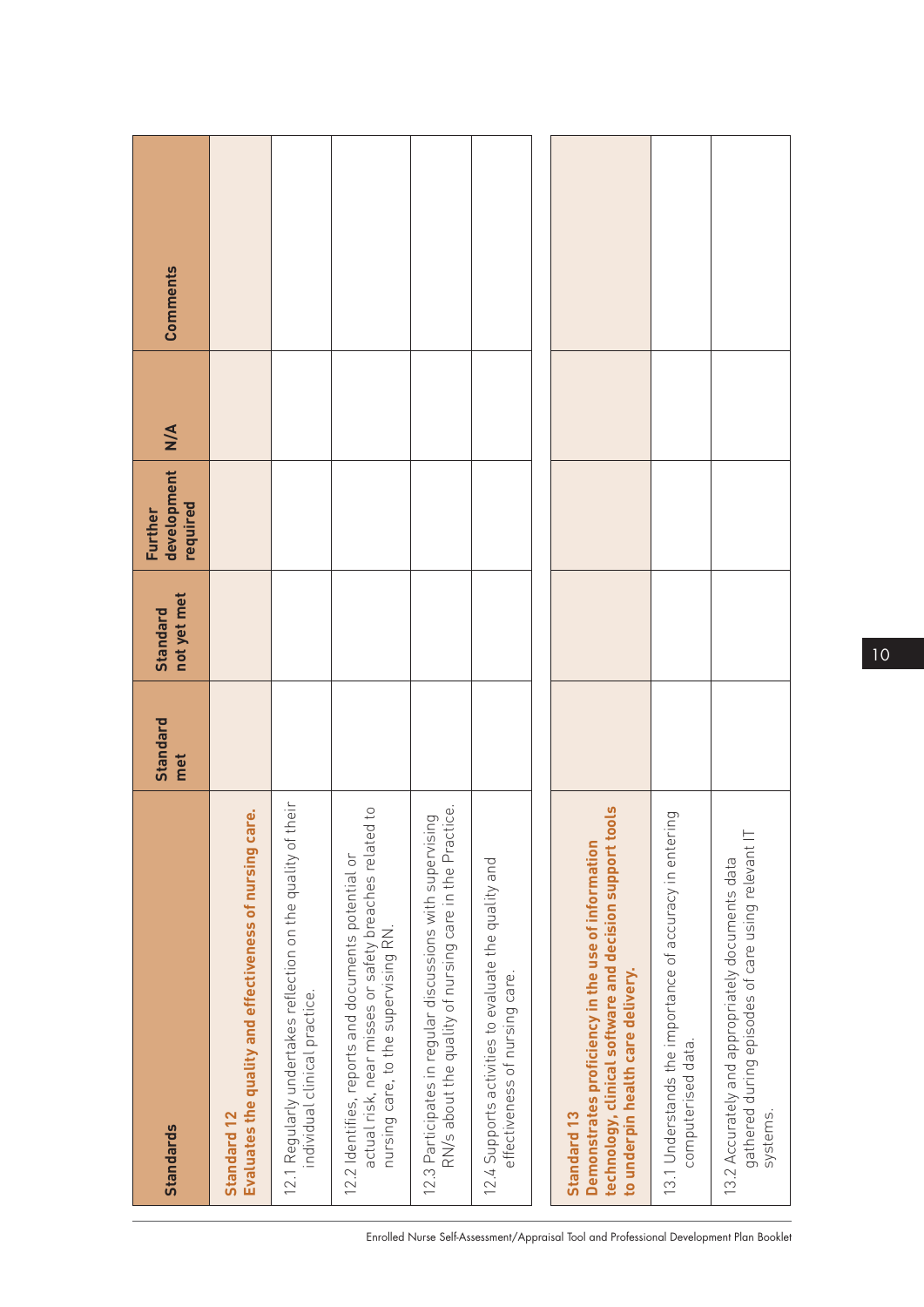| <b>Standards</b>                                                                                                                           | <b>Standard</b><br>met | not yet met<br><b>Standard</b> | development<br>required<br>Further | $\frac{4}{5}$ | Comments |
|--------------------------------------------------------------------------------------------------------------------------------------------|------------------------|--------------------------------|------------------------------------|---------------|----------|
| 13.3 Demonstrates the ability to retrieve information from<br>IT systems.                                                                  |                        |                                |                                    |               |          |
| 13.4 Appropriately uses decision support tools to underpin<br>delegated nursing care within the EN scope of<br>practice.                   |                        |                                |                                    |               |          |
|                                                                                                                                            |                        |                                |                                    |               |          |
| prompt intervention and promote best practice care.<br>Effectively uses registers and reminder systems to<br><b>Standard 14</b>            |                        |                                |                                    |               |          |
| the<br>14.1 Demonstrates an understanding of the recall and<br>reminder processes and relevant registers within<br>Practice                |                        |                                |                                    |               |          |
| 14.2 Undertakes delegated tasks related to the recall and<br>reminder processes and/or registers.                                          |                        |                                |                                    |               |          |
|                                                                                                                                            |                        |                                |                                    |               |          |
| wider Australian health care system, including funding<br>Understands the context of general practice within the<br>Standard 15<br>models. |                        |                                |                                    |               |          |
| 15.1 Considers the implications of the context of general<br>practice when providing nursing care.                                         |                        |                                |                                    |               |          |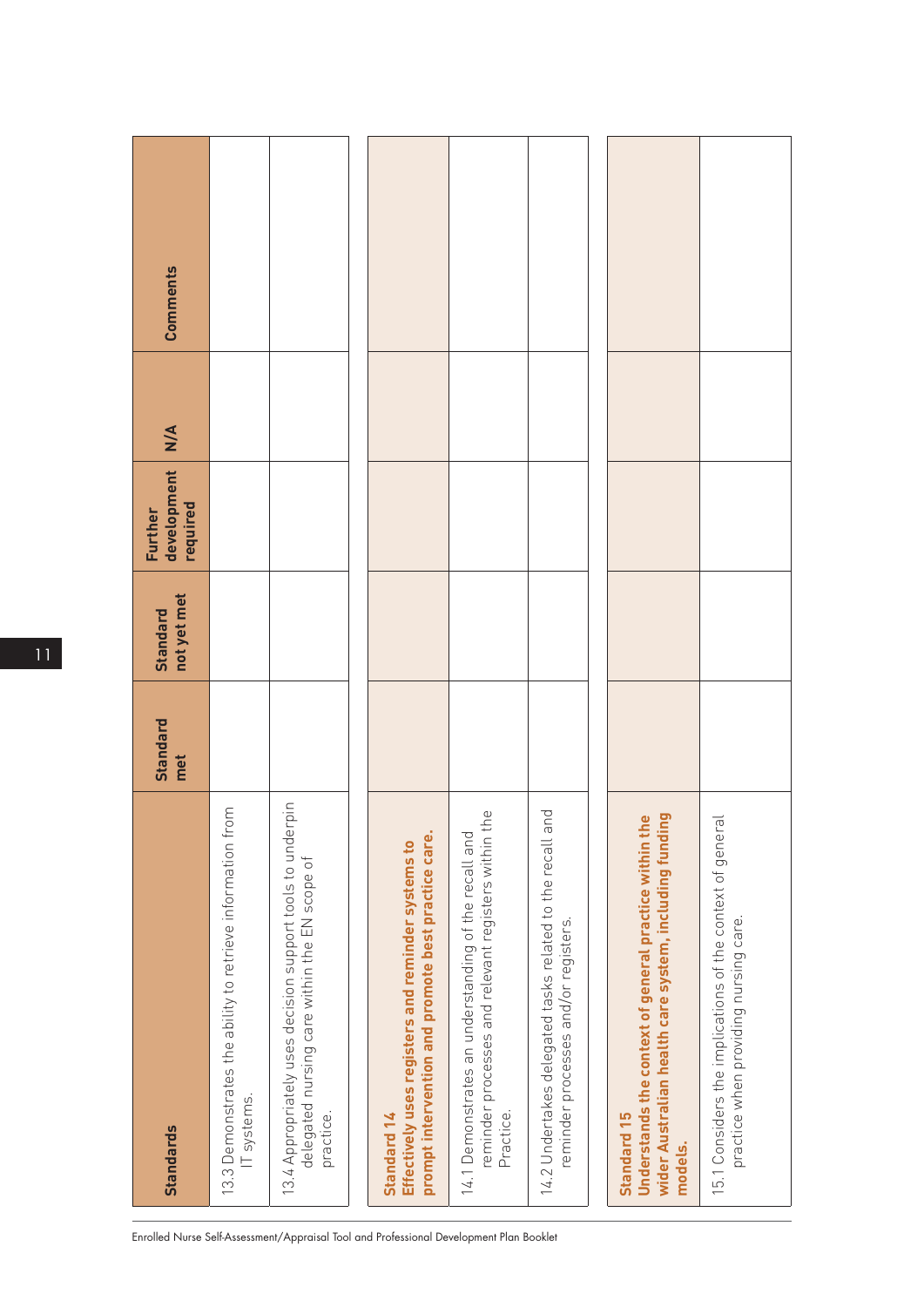| <b>Standards</b>                                                                                                                                          | <b>Standard</b><br>met | not yet met<br><b>Standard</b> | development<br>required<br>Further | M/A | <b>Comments</b> |
|-----------------------------------------------------------------------------------------------------------------------------------------------------------|------------------------|--------------------------------|------------------------------------|-----|-----------------|
| 15.2 Understands the role of general practice in the health<br>care system.                                                                               |                        |                                |                                    |     |                 |
| 15.3 Articulates an awareness of the current models of<br>funding for general practice.                                                                   |                        |                                |                                    |     |                 |
| 15.4 Maintains current knowledge about the ways in which<br>nursing in general practice is funded.                                                        |                        |                                |                                    |     |                 |
| organisations as they relate to general practice.<br>15.5 Identifies the role of primary health care                                                      |                        |                                |                                    |     |                 |
|                                                                                                                                                           |                        |                                |                                    |     |                 |
| activities to monitor and improve the standard of care<br>Contributes to quality improvement and research<br>provided in general practice.<br>Standard 16 |                        |                                |                                    |     |                 |
| 16.1 Identifies, documents and reports potential or actual<br>risk, near misses or safety breaches within the<br>Practice to the supervising RN.          |                        |                                |                                    |     |                 |
| $\gtrsim$<br>improvement and research activities as delegated<br>16.2 Actively participates in Practice-wide quality<br>the RN.                           |                        |                                |                                    |     |                 |
| 16.3 Participates in the process of Practice accreditation.                                                                                               |                        |                                |                                    |     |                 |

12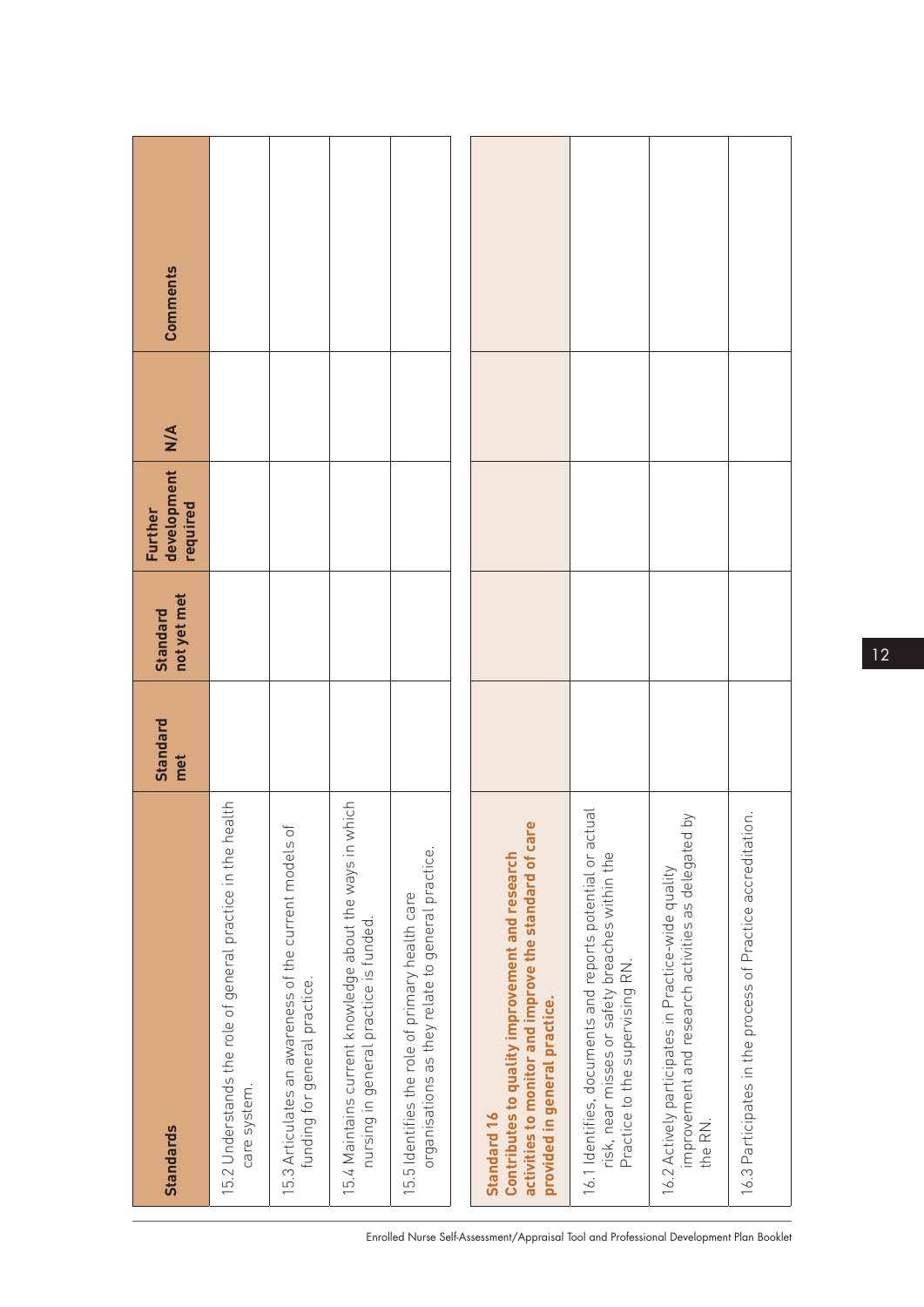| <b>Standards</b>                                                                                                      | Standard<br>met | not yet met<br><b>Standard</b> | development<br>required<br>Further | $\frac{4}{5}$ | Comments |
|-----------------------------------------------------------------------------------------------------------------------|-----------------|--------------------------------|------------------------------------|---------------|----------|
| Participates in the development, implementation and<br>evaluation of relevant policies and procedures.<br>Standard 17 |                 |                                |                                    |               |          |
| 17.1 Demonstrates knowledge of current policies and<br>procedures.                                                    |                 |                                |                                    |               |          |
| and<br>17.2 Identifies and reports issues with current policies<br>procedures when applied in practice.               |                 |                                |                                    |               |          |
|                                                                                                                       |                 |                                |                                    |               |          |
| Monitors local population health issues to inform care<br>and responds to changing community needs<br>Standard 18     |                 |                                |                                    |               |          |
| 9S<br>18.1 Collects information on population health issues<br>delegated by the RN.                                   |                 |                                |                                    |               |          |
| S<br>18.2 Is aware of the impact of population health issues<br>individuals and the Practice community.               |                 |                                |                                    |               |          |
|                                                                                                                       |                 |                                |                                    |               |          |
| Monitors local population health issues to inform care<br>and responds to changing community needs<br>Standard 19     |                 |                                |                                    |               |          |
| pə.<br>19.1 Manages and prioritises own workload as delegat<br>by the RN.                                             |                 |                                |                                    |               |          |

13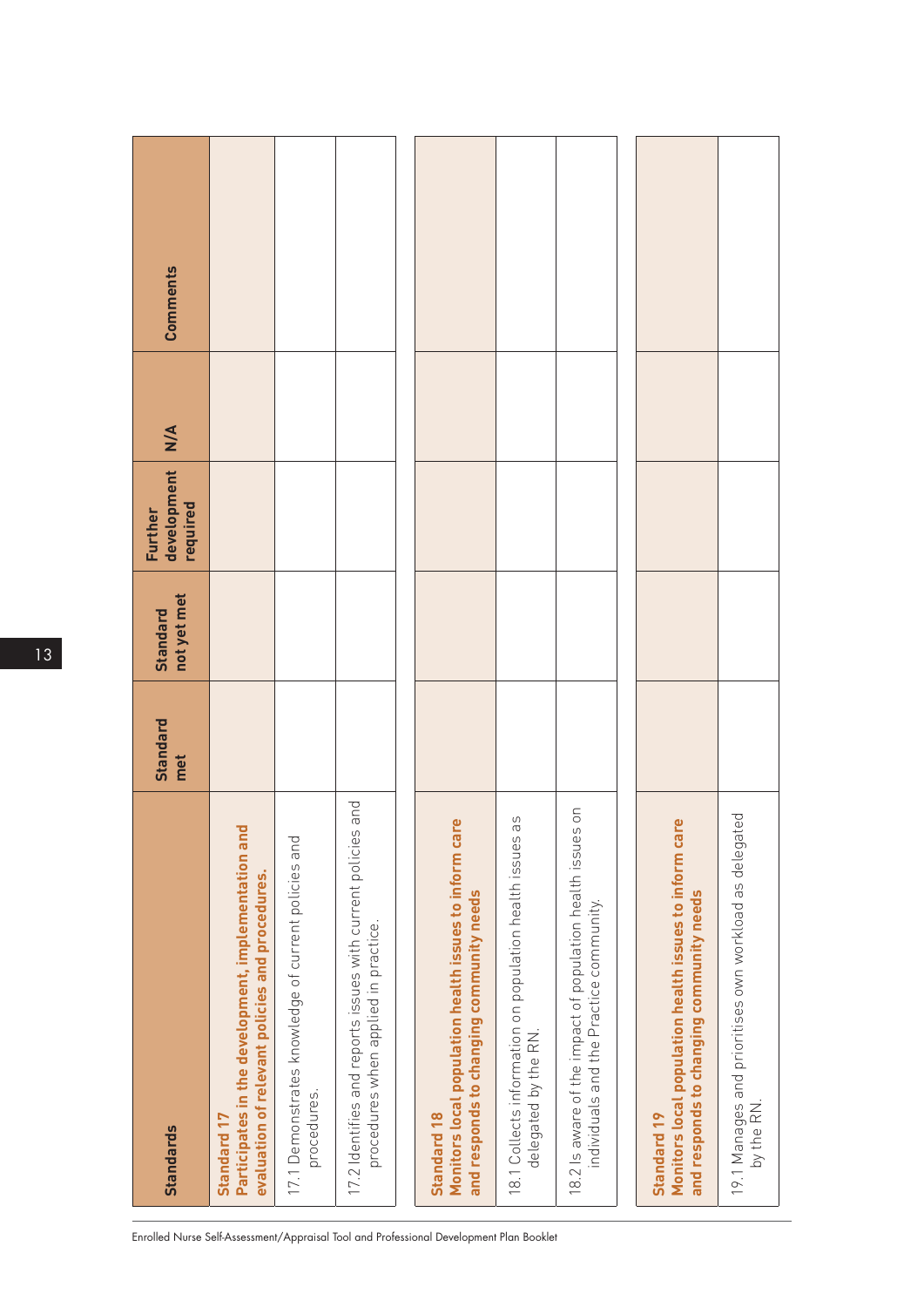| <b>Standards</b>                                                                                                                                      | <b>Standard</b><br>met | not yet met<br><b>Standard</b> | development<br>required<br>Further | M/A | Comments |
|-------------------------------------------------------------------------------------------------------------------------------------------------------|------------------------|--------------------------------|------------------------------------|-----|----------|
| $\gtrsim$<br>19.2 Efficiently undertakes clinical tasks as delegated<br>the RN.                                                                       |                        |                                |                                    |     |          |
| 19.3 Seeks support from the RN if unclear about priorities<br>or workload.                                                                            |                        |                                |                                    |     |          |
| 19.4 Uses resources efficiently in providing nursing care.                                                                                            |                        |                                |                                    |     |          |
| 19.5 Orders and maintains clinical supplies and<br>equipment as delegated by the RN                                                                   |                        |                                |                                    |     |          |
| 19.6 Identifies and reports issues with supplies or<br>equipment to the RN.                                                                           |                        |                                |                                    |     |          |
|                                                                                                                                                       |                        |                                |                                    |     |          |
| relationships with consumers, their families and/or<br>Builds and maintains professional and therapeutic<br>support person(s).<br>Standard 20         |                        |                                |                                    |     |          |
| $\omega$<br>20.1 Practises in a manner that recognises the nature<br>of professional and therapeutic relationships in th<br>general practice setting. |                        |                                |                                    |     |          |
| 20.2 Uses effective communication and interpersonal<br>skills to build trust, and promote confidence and<br>satisfaction.                             |                        |                                |                                    |     |          |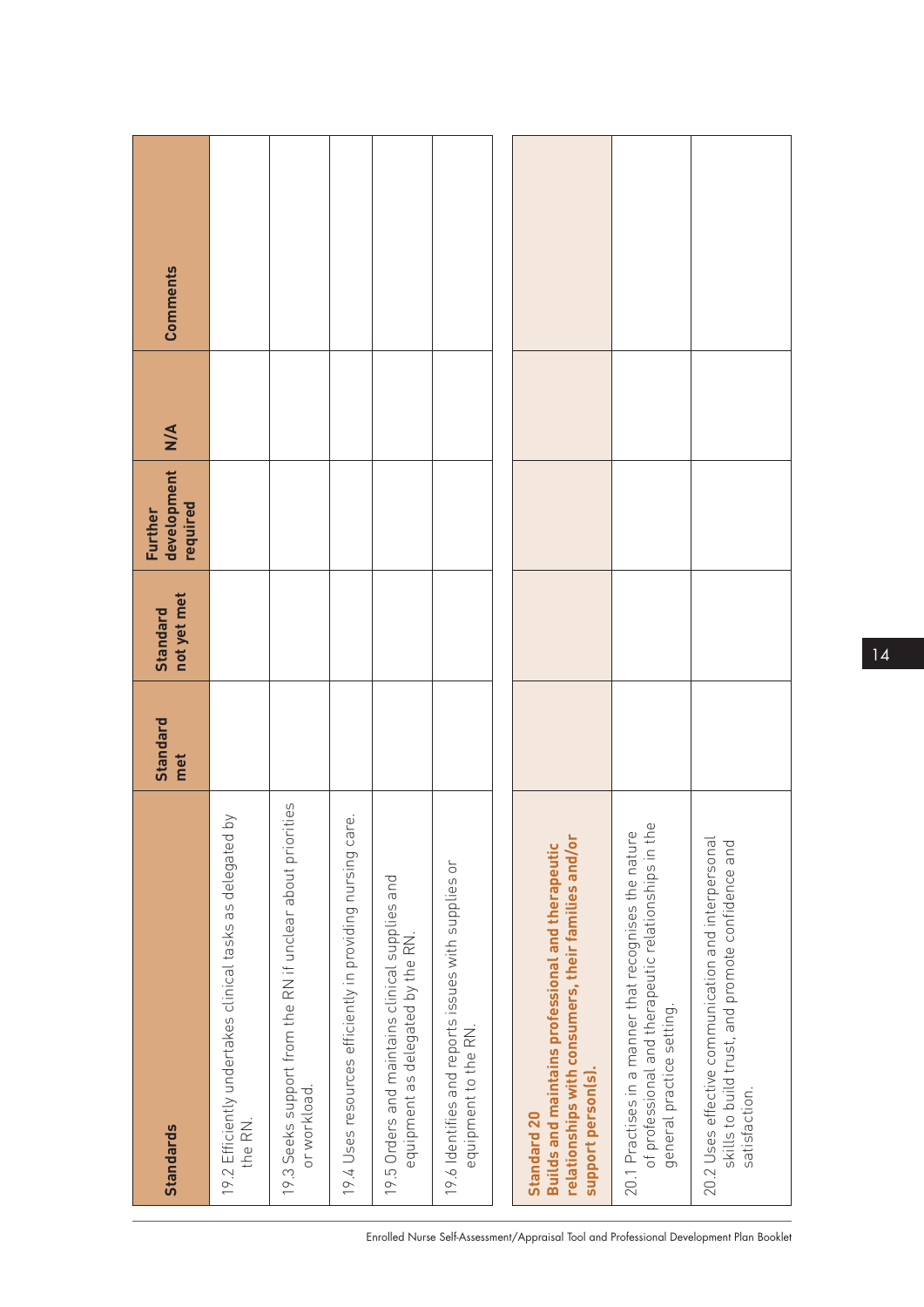| <b>Standards</b>                                                                                                                                      | <b>Standard</b><br>met | not yet met<br><b>Standard</b> | development<br>required<br>Further | $\frac{4}{5}$ | Comments |
|-------------------------------------------------------------------------------------------------------------------------------------------------------|------------------------|--------------------------------|------------------------------------|---------------|----------|
| consumers, their families and support persons during<br>20.3 Creates and maintains a safe environment for<br>episodes of care.                        |                        |                                |                                    |               |          |
| 20.4 Reflects on professional and therapeutic<br>relationships.                                                                                       |                        |                                |                                    |               |          |
| works collaboratively with the general practice team<br>Effectively communicates, shares information and<br>Standard 21                               |                        |                                |                                    |               |          |
| $\overline{a}$<br>21.1 Uses appropriate communication and interperson<br>skills to build collegial relationships within the<br>general practice team. |                        |                                |                                    |               |          |
| $\frac{2}{\alpha}$<br>21.2 Regularly and effectively communicates with the I<br>and shares relevant information.                                      |                        |                                |                                    |               |          |
| 21.3 Communicates clinical and/or personal information<br>in a manner consistent with relevant State/Territory<br>privacy legislation.                |                        |                                |                                    |               |          |
| learning with other members of the general practice<br>21.4 Shares relevant clinical information and external<br>team.                                |                        |                                |                                    |               |          |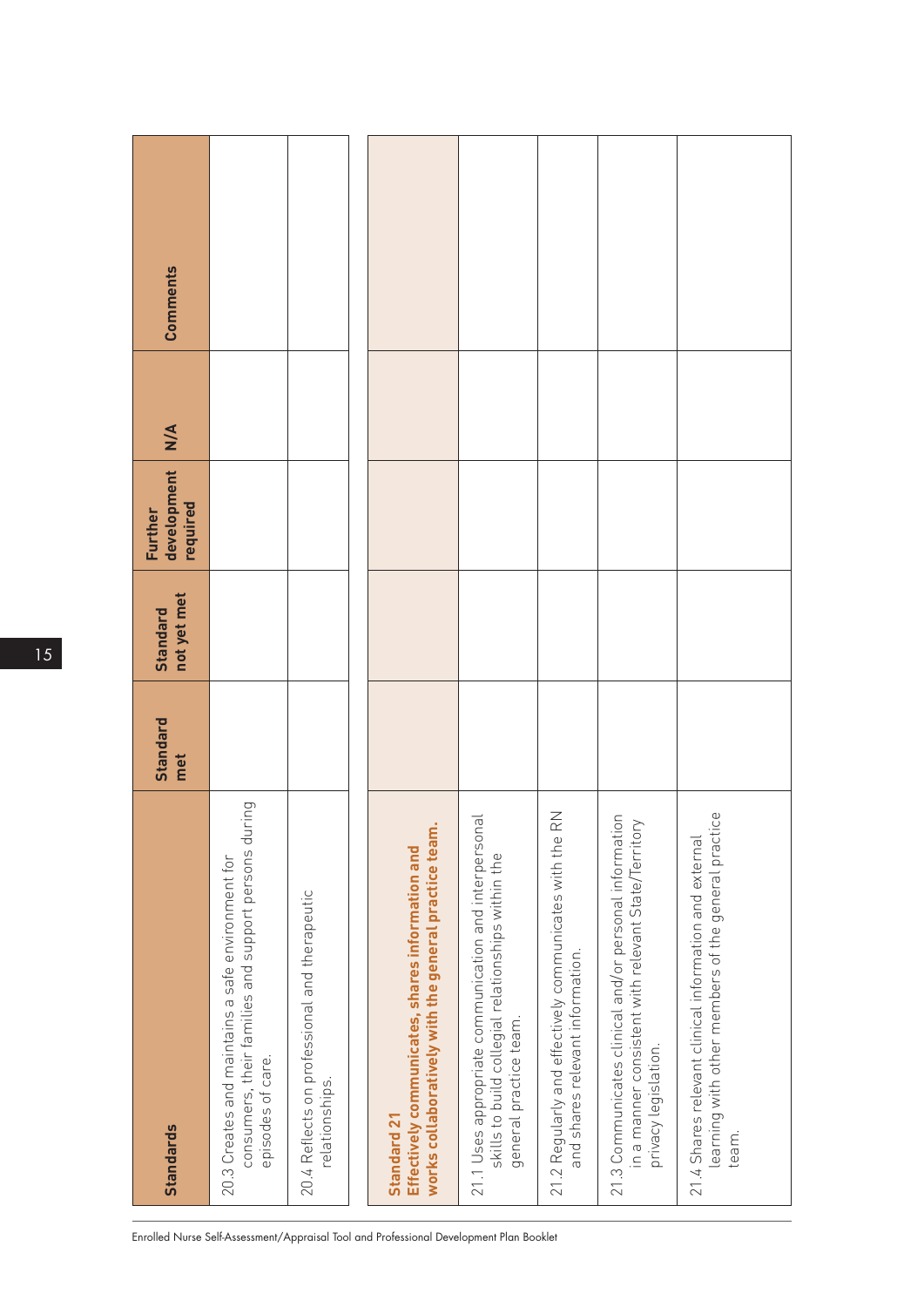| <b>Standards</b>                                                                                                                                 | <b>Standard</b><br>met | not yet met<br><b>Standard</b> | development<br>required<br>Further | $\frac{4}{5}$ | Comments |
|--------------------------------------------------------------------------------------------------------------------------------------------------|------------------------|--------------------------------|------------------------------------|---------------|----------|
| the general practice team regarding clinical care,<br>21.5 Actively communicates with other members of<br>workforce and environmental issues.    |                        |                                |                                    |               |          |
| 21.6 Practises in a collaborative manner within the<br>nursing and general practice team.                                                        |                        |                                |                                    |               |          |
| Liaises effectively with relevant agencies and health<br>professionals to facilitate access to services and<br>continuity of care<br>Standard 22 |                        |                                |                                    |               |          |
| 22.1 Identifies relevant local service providers and criteria<br>for accessing their services.                                                   |                        |                                |                                    |               |          |
| 22.2 Contributes to the building of relationships between<br>the Practice and relevant local service providers.                                  |                        |                                |                                    |               |          |
| 22.3 Facilitates referral of consumers to local service<br>providers as delegated by the RN.                                                     |                        |                                |                                    |               |          |
| 22.4 Identifies consumers who are receiving care from<br>various local service providers.                                                        |                        |                                |                                    |               |          |
| individual consumer and their health status / care<br>22.5 Communicates with care providers about the<br>needs as delegated.                     |                        |                                |                                    |               |          |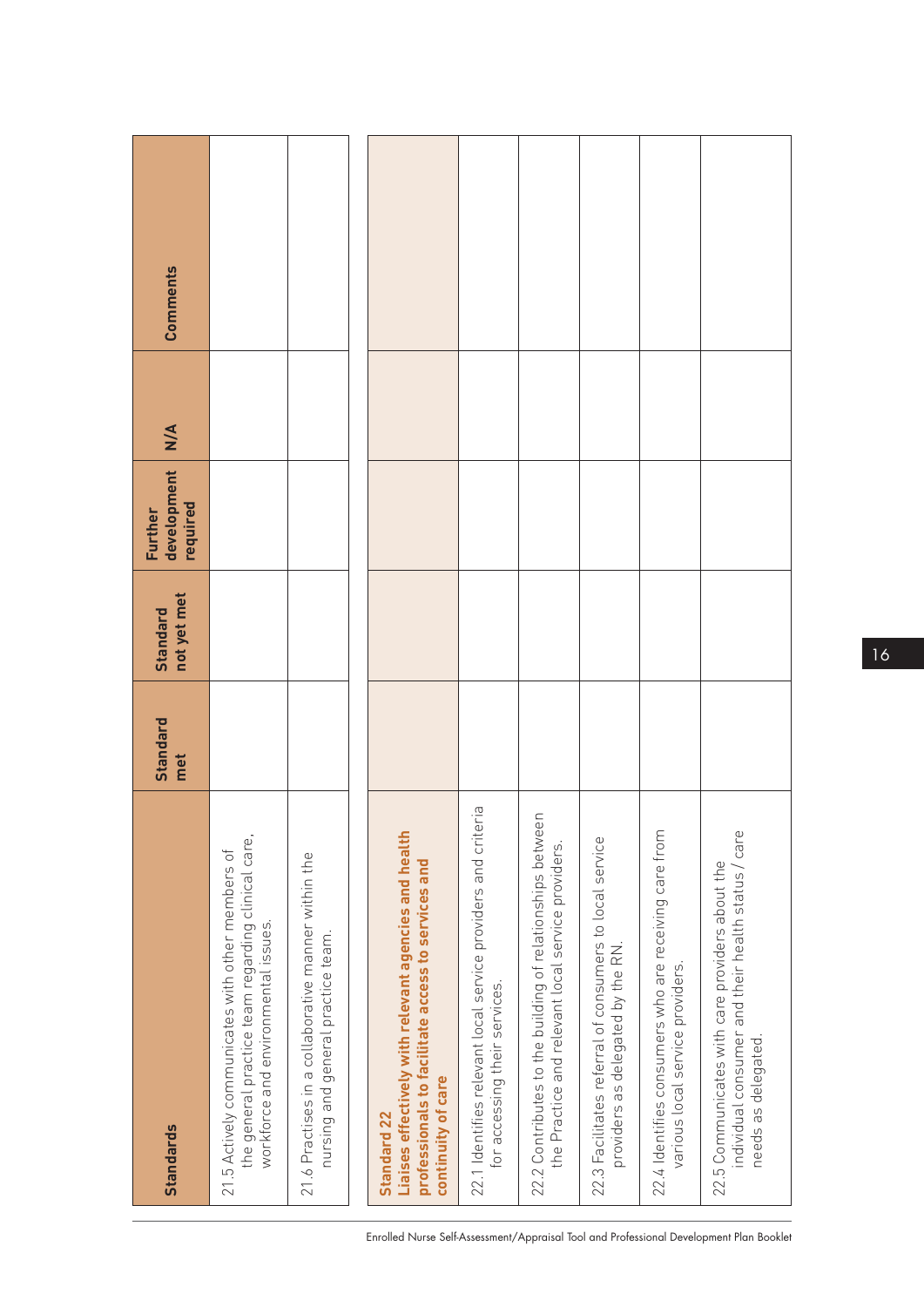### Summary of enrolled nurse self-assessment/appraisal

Professional achievements

Areas for further development

Other comments

| Professional development plan reviewed:<br>Date: |
|--------------------------------------------------|
| $\Box$ at e                                      |
|                                                  |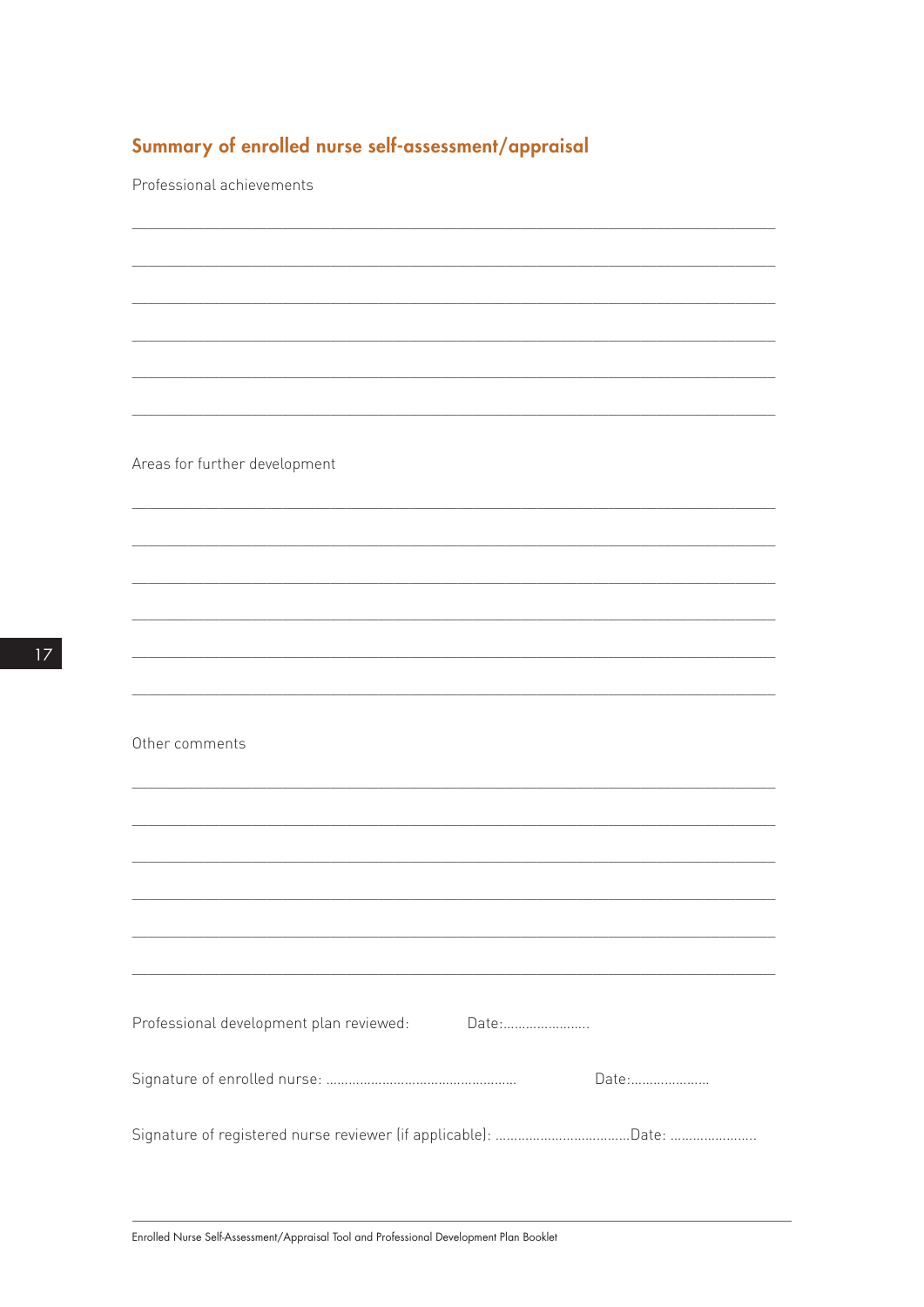# SECTION ONE - PART B: PROFESSIONAL DEVELOPMENT PLAN – SECTION ONE - PART B: PROFESSIONAL DEVELOPMENT PLAN -ENROLLED NURSE ENROLLED NURSE

Working through this section will assist the Enrolled nurse in the achievement of objectives identified at the self-assessment/ appraisal stage. Working through this section will assist the Enrolled nurse in the achievement of objectives identified at the self-assessment/ appraisal stage.

# Sample Professional Development Plan Sample Professional Development Plan

| on professional learning<br>completed (reflection<br>Outcome of what<br>activity)                                                                                                                                                                                                           | current and updated with<br>guidelines and relevant<br>learning activities I had<br>the practice standards,<br>After completing the<br>planned, I feel I am<br>legislation.                                                                                                                               |
|---------------------------------------------------------------------------------------------------------------------------------------------------------------------------------------------------------------------------------------------------------------------------------------------|-----------------------------------------------------------------------------------------------------------------------------------------------------------------------------------------------------------------------------------------------------------------------------------------------------------|
| completed<br><b>Hours</b>                                                                                                                                                                                                                                                                   | 2 hours<br>2 hours<br>1 hour                                                                                                                                                                                                                                                                              |
| What professional<br>learning activity<br>completed                                                                                                                                                                                                                                         | Standards for Nurses in<br>understand the ANMF<br>legislation relevant to<br>have read all relevant<br>I have reviewed some<br>codes and quidelines<br>NMBA's website and<br>I have reviewed the<br>for enrolled nurse.<br>enrolled nursing.<br>National Practice<br>General Practice.<br>I have read and |
| learning need (planned activity)<br>What will I do to achieve this                                                                                                                                                                                                                          | enrolled nursing in my [state/<br>practice framework for enrolled<br>Practice Standards for Nurses in<br>Review the legislation relevant<br>focusing on the professional<br>Review the NMBA's website<br>Review the ANMF National<br>General Practice.<br>territory].<br>nurses.<br>to $\epsilon$         |
| <u> המונח המונח המונח המונח המונח המונח המונח המונח המונח המונח המונח המונח המונח המונח המונח המונח המונח המונח ה</u><br>standards for nurses in general<br>Number within the practice<br>(Reference to the Domain<br>develop/Identified<br>What do I need to<br>learning need<br>practice) | standards, guidelines and<br>guidelines and legislation<br>legislation for nursing in<br>consistent with current<br>Provides nursing care<br>understanding of the<br>nursing and general<br>practice standards,<br>general practice<br>Gain a better<br>Standard 2                                        |
| <b>Date</b>                                                                                                                                                                                                                                                                                 | Self-assessment<br>15 January 2015<br>1 July 2014<br>Review                                                                                                                                                                                                                                               |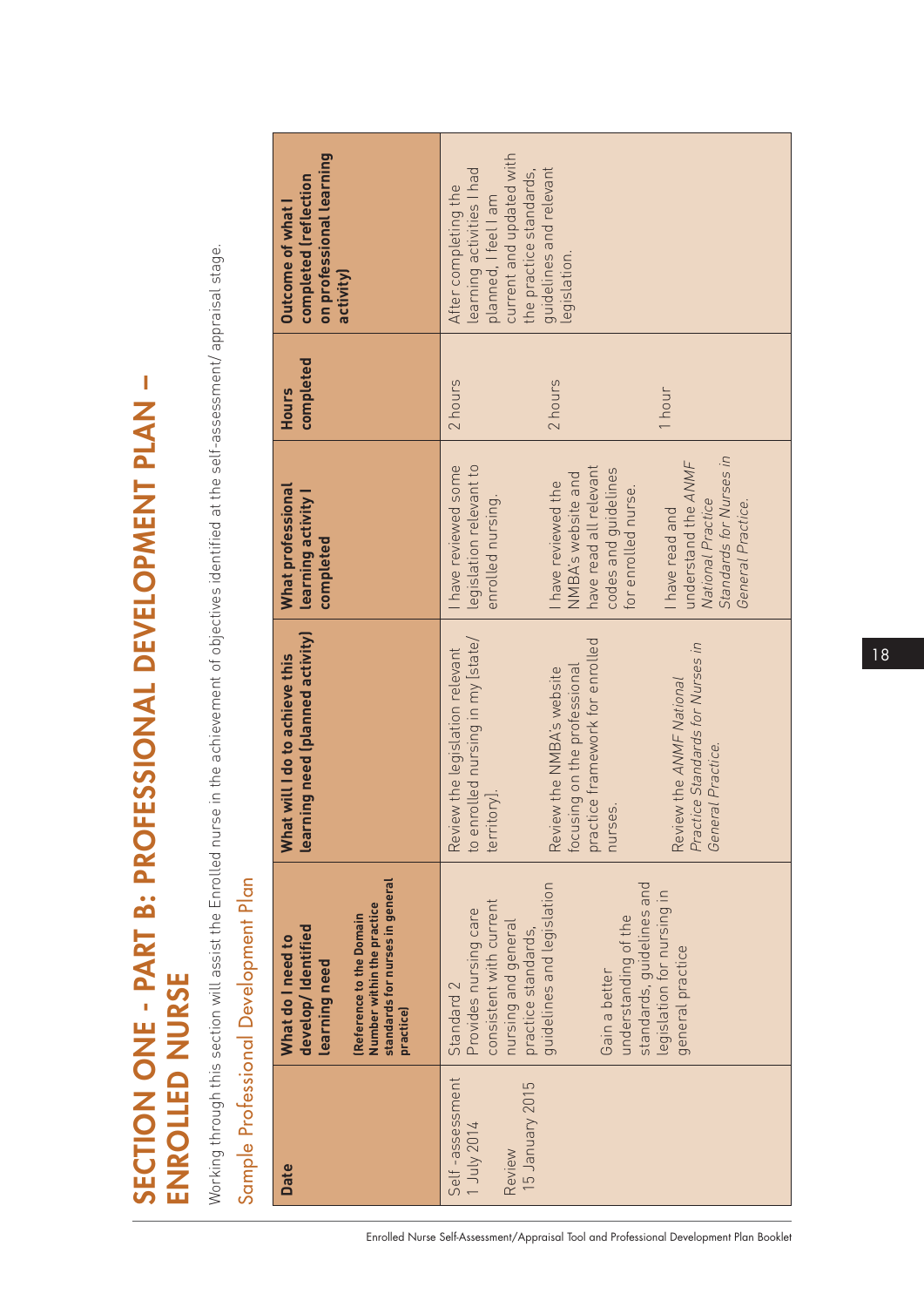| on professional learning<br>completed (reflection<br><b>Outcome of what I</b><br>activity)                                                                         | knowledge and skills with<br>the IT system used in the<br>basic knowledge on how<br>system provided me the<br>supervision with the RN<br>client reminder system.<br>Practice, especially the<br>Watching the RN I have<br>system. Working under<br>this new knowledge to<br>been able to reflect on<br>better understand the<br>The on-line education<br>has consolidated my<br>the IT system works. |  |
|--------------------------------------------------------------------------------------------------------------------------------------------------------------------|------------------------------------------------------------------------------------------------------------------------------------------------------------------------------------------------------------------------------------------------------------------------------------------------------------------------------------------------------------------------------------------------------|--|
| completed<br><b>Hours</b>                                                                                                                                          | 3 hours<br>2 hours<br>2 hours                                                                                                                                                                                                                                                                                                                                                                        |  |
| What professional<br>learning activity I<br>completed                                                                                                              | resources regarding the<br>client reminder system.<br>With the supervision of<br>the RN I have activated<br>I have worked with the<br>Completed a review of<br>understanding of the<br>the available on-line<br>the client reminder<br>RN to gain a better<br>IT system.<br>system.                                                                                                                  |  |
| learning need (planned activity)<br>What will I do to achieve this                                                                                                 | Complete the IT system on-line<br>understand the client reminder<br>follow-up questions to confirm<br>system with the supervision of<br>education and complete the<br>Activate the client reminder<br>Work with the RN to better<br>my comprehension.<br>system.<br>the RN.                                                                                                                          |  |
| standards for nurses in general<br>Number within the practice<br>(Reference to the Domain<br>develop/Identified<br>What do I need to<br>learning need<br>practice) | Learn to effectively use the<br>Standard 13 Demonstrates<br>IT system at my Practice<br>to better understand the<br>proficiency in the use of<br>information technology,<br>client reminder system.<br>to underpin health care<br>decision support tools<br>clinical software and<br>delivery.                                                                                                       |  |
| <b>Date</b>                                                                                                                                                        | Self assessment<br>1 July 2015<br>1 July 2014<br>Review                                                                                                                                                                                                                                                                                                                                              |  |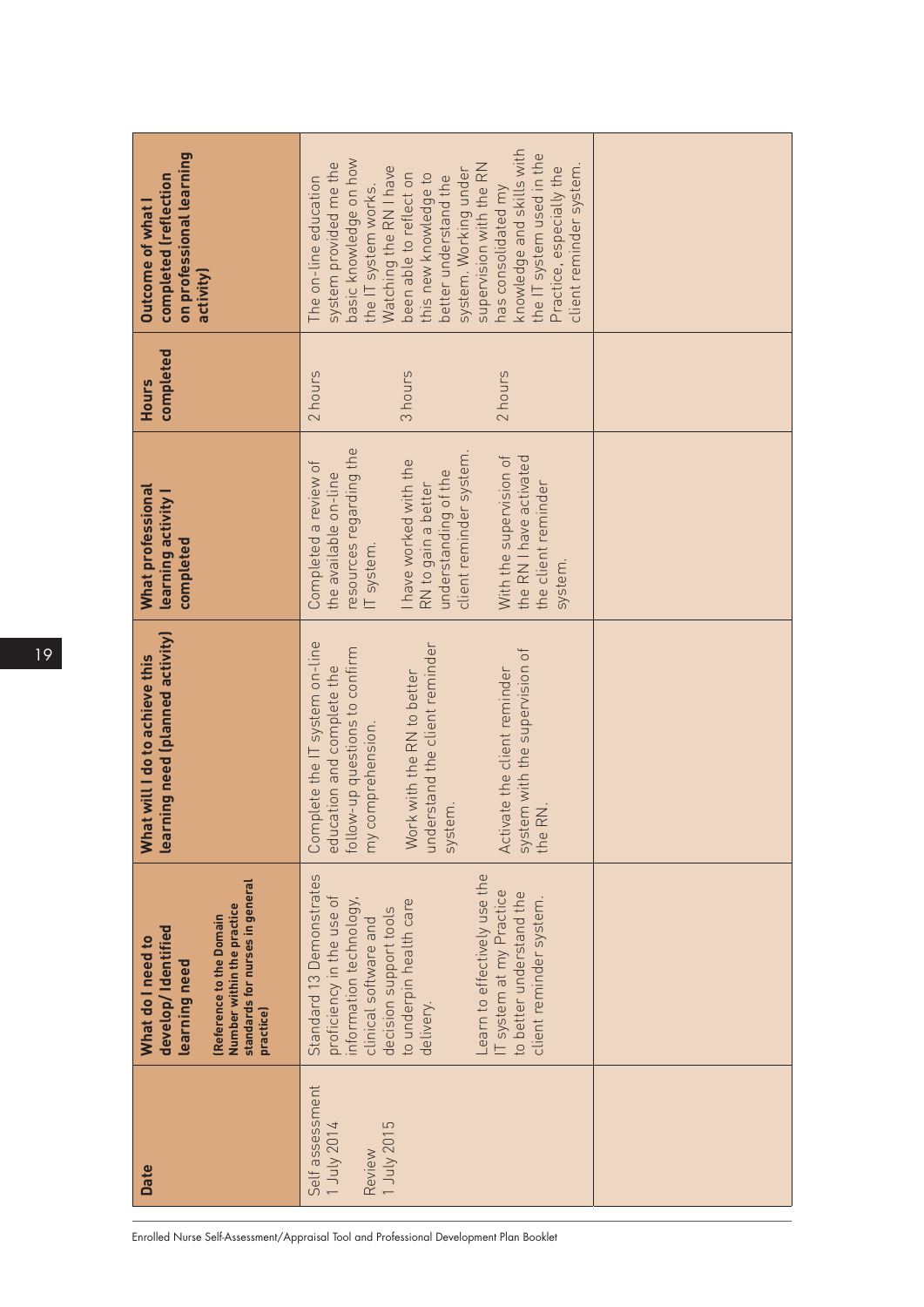|                                                             | on professional learning<br>completed (reflection<br><b>Outcome of what I</b><br>activity)                                                                         | and the related treatment.<br>standing on why it occurs<br>After completing the CPD<br>now have a better under-<br>relating to anaphylaxis I                                                                                  |  |
|-------------------------------------------------------------|--------------------------------------------------------------------------------------------------------------------------------------------------------------------|-------------------------------------------------------------------------------------------------------------------------------------------------------------------------------------------------------------------------------|--|
|                                                             | completed<br><b>Hours</b>                                                                                                                                          | 30 minutes<br>2 hours<br>2 hours                                                                                                                                                                                              |  |
|                                                             | What professional<br>learning activity I<br>completed                                                                                                              | Reviewed a number of<br>adults and paediatrics.<br>on anaphylaxis both in<br>anaphylaxis workshop<br>recent journal articles<br>Practice policy<br>in March 2015.<br>Attended the<br>reviewed.                                |  |
|                                                             | learning need (planned activity)<br>What will I do to achieve this                                                                                                 | Attend the anaphylaxis workshop<br>being delivered by the RN at the<br>Practice on the management of<br>Undertake an on-line review of<br>anaphylaxis and treatment.<br>Review the policy of the<br>anaphylaxis.<br>Practice. |  |
| <br> <br> <br> <br> <br> <br> <br> <br> <br> <br> <br> <br> | standards for nurses in general<br>Number within the practice<br>(Reference to the Domain<br>develop/Identified<br>What do I need to<br>learning need<br>practice) | ing of anaphylaxis and the<br>Gain a better understand-<br>Domain 2: Nursing Care<br>required treatment.                                                                                                                      |  |
|                                                             | <b>Date</b>                                                                                                                                                        | 1 September 2014<br>Self assessment                                                                                                                                                                                           |  |

Professional Development Plan<br>Name: Professional Development Plan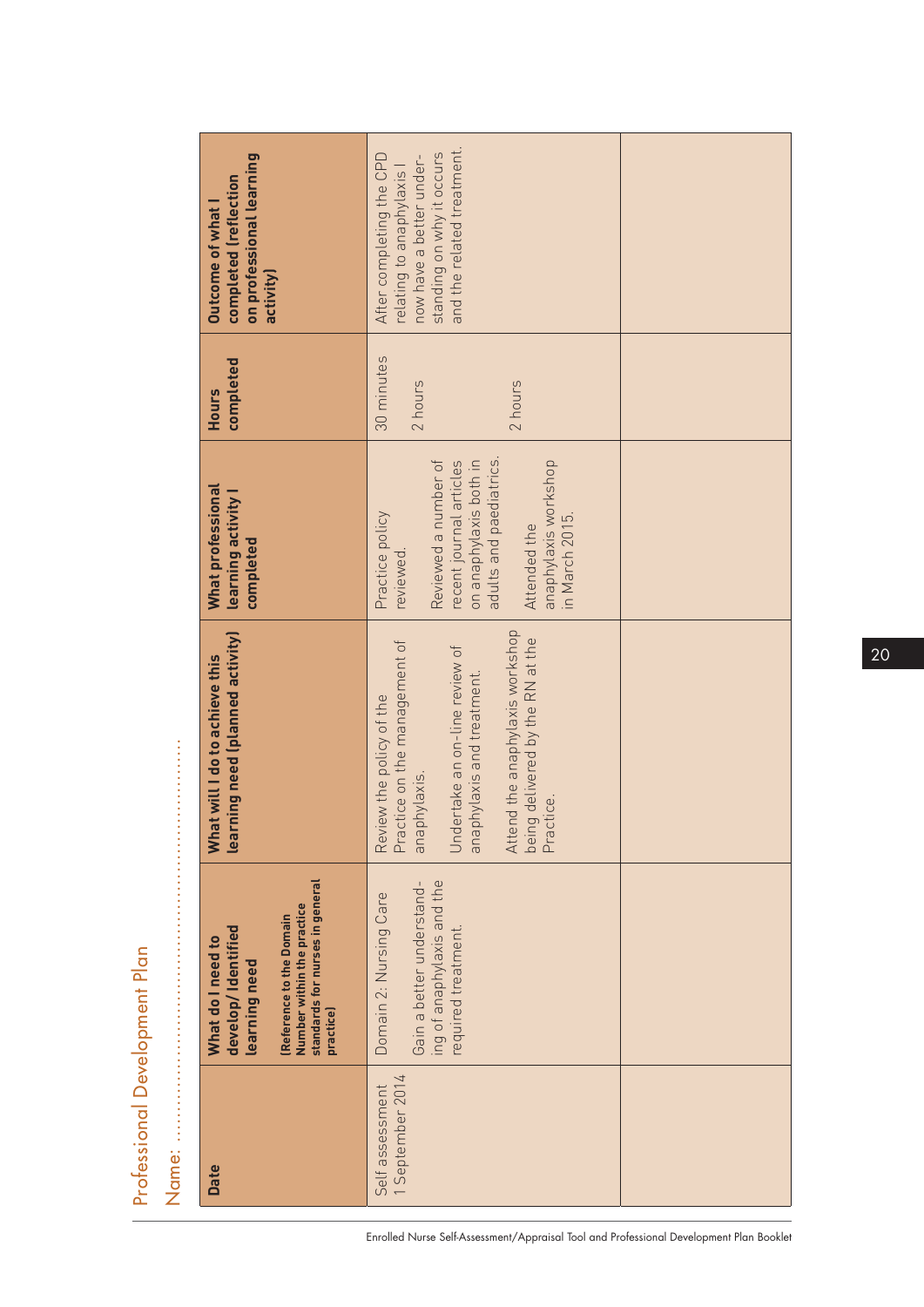| Outcome of the what I                                                                                                                                              |                                                                                                                             |  |
|--------------------------------------------------------------------------------------------------------------------------------------------------------------------|-----------------------------------------------------------------------------------------------------------------------------|--|
| completed<br>Hours                                                                                                                                                 |                                                                                                                             |  |
|                                                                                                                                                                    |                                                                                                                             |  |
| learning need (planned activity)<br>What will I do to achieve this                                                                                                 |                                                                                                                             |  |
| standards for nurses in general<br>Number within the practice<br>(Reference to the Domain<br>develop/Identified<br>What do I need to<br>learning need<br>practice) |                                                                                                                             |  |
| <b>Date</b>                                                                                                                                                        |                                                                                                                             |  |
|                                                                                                                                                                    | completed (reflection<br>  on professional learning<br>  activity)<br>What professional<br>learning activity l<br>completed |  |

21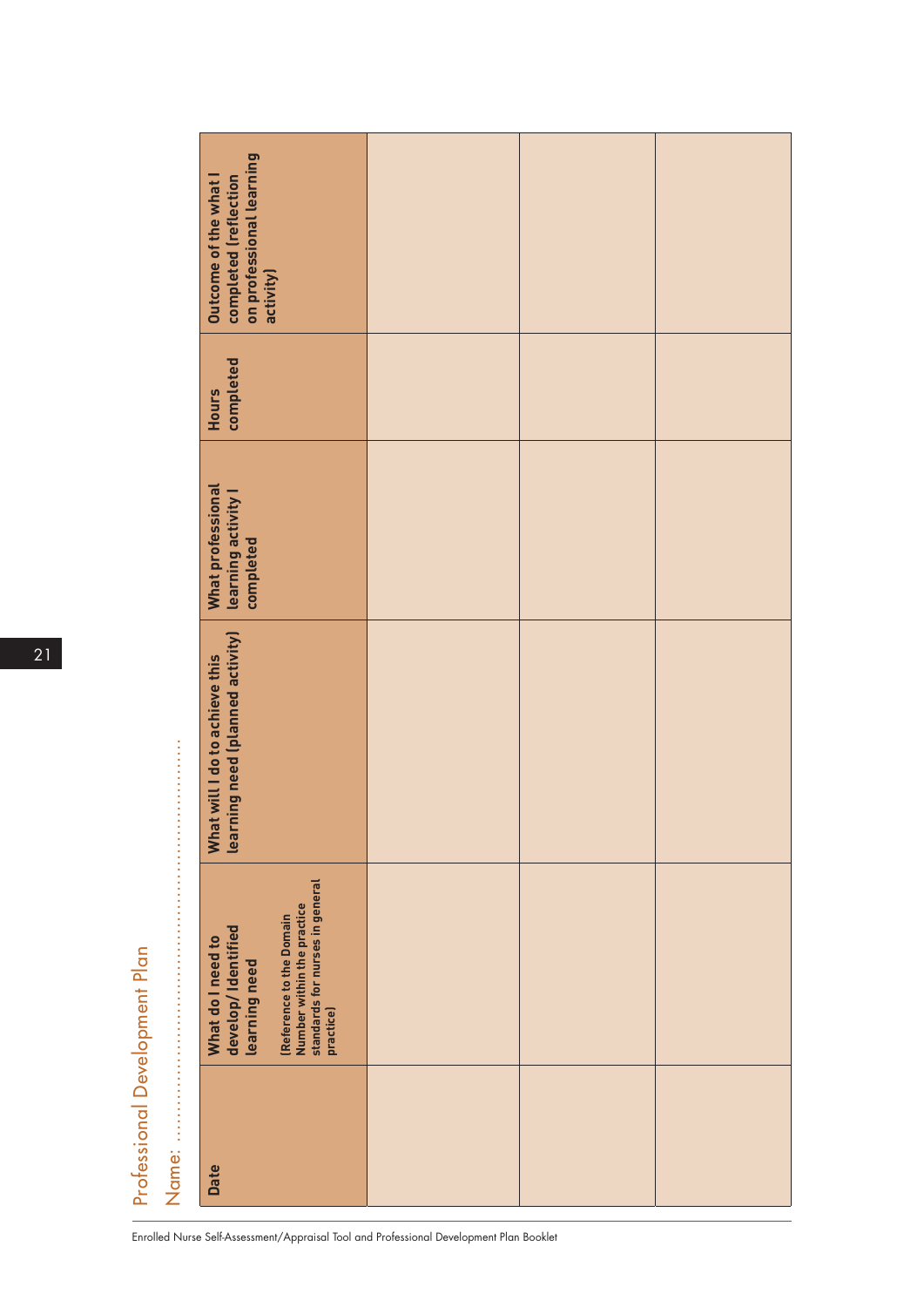| completed (reflection<br>Outcome of the what                                                                                                                       |                                       |  |
|--------------------------------------------------------------------------------------------------------------------------------------------------------------------|---------------------------------------|--|
| completed<br><b>Hours</b>                                                                                                                                          |                                       |  |
| What professional<br>learning activity I<br>completed                                                                                                              |                                       |  |
| learning need (planned activity)<br>What will I do to achieve this                                                                                                 |                                       |  |
| standards for nurses in general<br>Number within the practice<br>(Reference to the Domain<br>develop/Identified<br>What do I need to<br>learning need<br>practice) |                                       |  |
| <b>Date</b>                                                                                                                                                        |                                       |  |
|                                                                                                                                                                    | on professional learning<br>activity) |  |

Professional Development Plan

Professional Development Plan